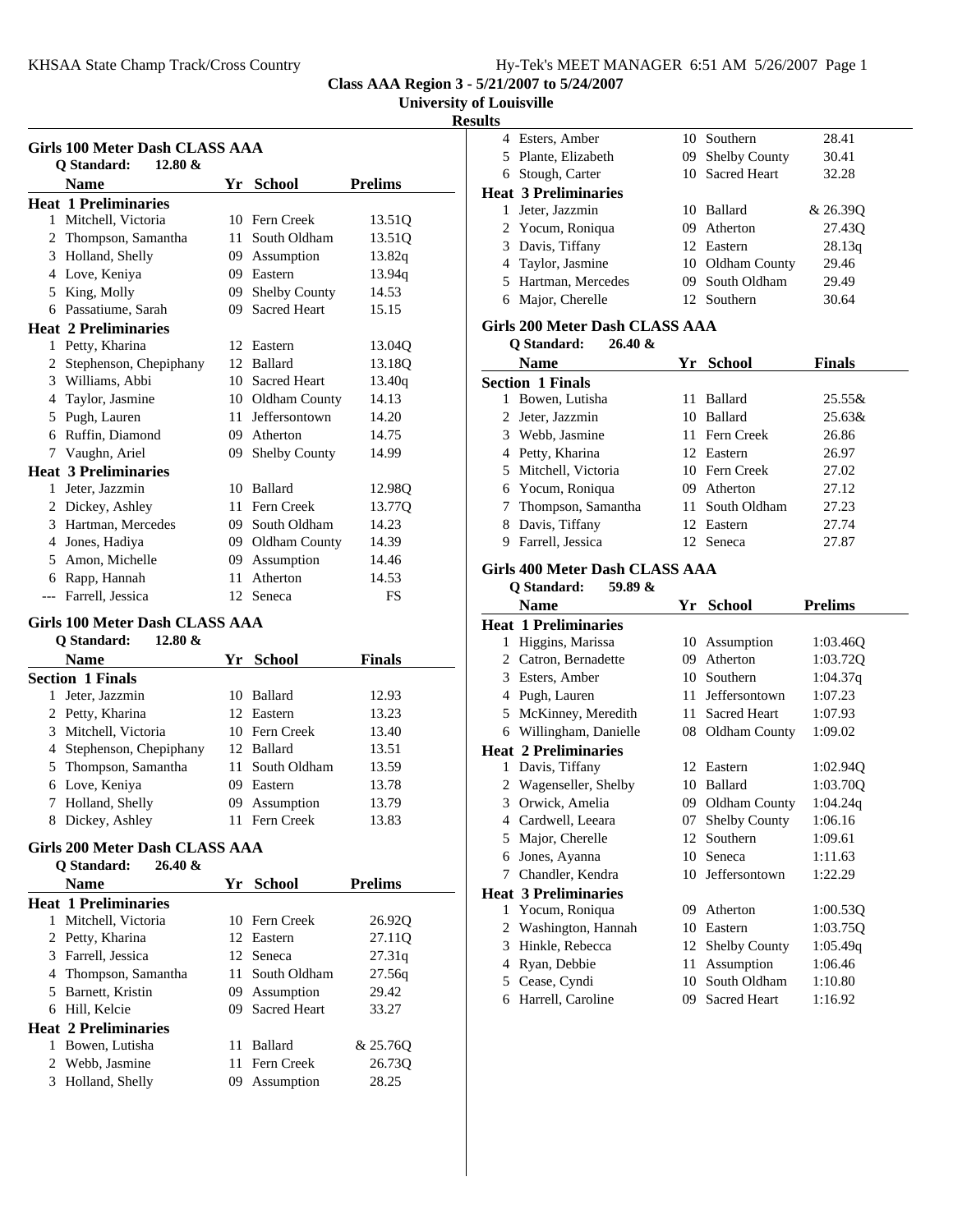**University of Louisville**

### **Results**

|   | <b>Name</b>             | Yr   | <b>School</b>    | <b>Finals</b> |
|---|-------------------------|------|------------------|---------------|
|   | <b>Section 1 Finals</b> |      |                  |               |
|   | 1 Yocum, Roniqua        | (99) | Atherton         | 59.57&        |
|   | 2 Davis, Tiffany        |      | 12. Eastern      | 1:02.07       |
|   | 3 Higgins, Marissa      |      | 10 Assumption    | 1:02.36       |
| 4 | Wagenseller, Shelby     |      | 10 Ballard       | 1:02.50       |
|   | 5 Washington, Hannah    |      | 10 Eastern       | 1:02.67       |
| 6 | Hinkle, Rebecca         |      | 12 Shelby County | 1:03.72       |
|   | Catron, Bernadette      | 09.  | Atherton         | 1:04.84       |
| 8 | Orwick, Amelia          |      | 09 Oldham County | 1:06.35       |
| 9 | Esters, Amber           |      | 10 Southern      | 1:07.73       |

#### **Girls 800 Meter Run CLASS AAA Q Standard: 2:22.32 &**

|                  | <b>Name</b>          | Yr | <b>School</b>        | <b>Finals</b> |
|------------------|----------------------|----|----------------------|---------------|
| <b>Section 1</b> |                      |    |                      |               |
| 1                | Schriener, Anna      | 09 | Eastern              | 2:25.42       |
| 2                | Shipman, Whitney     | 10 | Assumption           | 2:26.94       |
| 3                | Chamness, Ivy        | 12 | <b>Shelby County</b> | 2:28.38       |
| 4                | Raidt, Hillary       | 10 | Assumption           | 2:29.45       |
| 5                | Catron, Bernadette   | 09 | Atherton             | 2:30.69       |
| 6                | Potts, Ashley        | 11 | <b>Sacred Heart</b>  | 2:31.53       |
| 7                | Grogan, Grace        | 11 | Oldham County        | 2:33.13       |
| 8                | Clark, Shera         | 11 | <b>Shelby County</b> | 2:34.10       |
| 9                | Niemann, Kacie       | 10 | South Oldham         | 2:35.54       |
| 10               | Varner, Da'Quita     | 11 | <b>Ballard</b>       | 2:35.81       |
| 11               | Fry, Logan           | 09 | <b>Sacred Heart</b>  | 2:38.21       |
| 12               | Mullins, Elizabeth   | 10 | Seneca               | 2:41.37       |
| 13               | Frierson, Morgan     | 11 | Eastern              | 2:42.69       |
| 14               | Wagenseller, Shelby  | 10 | <b>Ballard</b>       | 2:45.56       |
| 15               | Willingham, Danielle | 08 | Oldham County        | 2:47.84       |
| 16               | Olsen, Whitney       | 09 | South Oldham         | 2:50.15       |
| 17               | Janssen, Jessica     | 10 | Southern             | 2:56.17       |
| 18               | Rankin, Jasmyne      | 10 | Atherton             | 2:58.06       |
| 19               | Hamm, Sarah          | 11 | Waggener             | 3:17.13       |

#### **Girls 1600 Meter Run CLASS AAA**

#### **Q Standard: 5:18.87 &**

|                  | <b>Name</b>       | Yr  | School               | <b>Finals</b> |
|------------------|-------------------|-----|----------------------|---------------|
| <b>Section 1</b> |                   |     |                      |               |
|                  | Riedling, Allison | 09  | Assumption           | 5:26.71       |
|                  | 2 Niemann, Kacie  |     | 10 South Oldham      | 5:27.76       |
| 3                | McAtee, Emme      |     | 10 Sacred Heart      | 5:29.53       |
| 4                | Davis, Sara       | 09. | Assumption           | 5:39.52       |
| 5.               | Means, Julia      | 09. | <b>Sacred Heart</b>  | 5:39.54       |
| 6                | Grogan, Margaret  |     | 07 Oldham County     | 5:49.69       |
| 7                | Solinger, Janelle | 10  | <b>Shelby County</b> | 5:52.73       |
| 8                | Rines, Summer     | 10  | Atherton             | 6:04.82       |
| 9                | Wright, Sara      |     | 10 Shelby County     | 6:09.51       |
| 10               | Collins, Grace    | 12  | Eastern              | 6:20.94       |
| 11               | Estes, Lyndsey    | 10  | Atherton             | 6:23.44       |
| 12               | Marriott, Jamie   | 12  | <b>Ballard</b>       | 6:38.44       |
| 13               | Harris, Emily     | 10  | <b>Ballard</b>       | 6:54.54       |
|                  |                   |     |                      |               |

|                                   | 14 Hamm, Sarah              | 11 | Waggener                   | 6:58.67        |  |  |  |
|-----------------------------------|-----------------------------|----|----------------------------|----------------|--|--|--|
|                                   | 15 Taylor, Katie            | 09 | South Oldham               | 7:20.12        |  |  |  |
| Girls 3200 Meter Run CLASS AAA    |                             |    |                            |                |  |  |  |
|                                   | Q Standard: 11:56.04 &      |    |                            |                |  |  |  |
|                                   | <b>Name</b>                 |    | Yr School                  | <b>Finals</b>  |  |  |  |
| <b>Section 1</b>                  |                             |    |                            |                |  |  |  |
|                                   | 1 McAtee, Emme              |    | 10 Sacred Heart            | 11:48.33&      |  |  |  |
| 2                                 | Daly, Ellen                 |    | 10 Assumption              | 11:50.02&      |  |  |  |
| 3                                 | Barry, Annie                |    | 10 Oldham County 11:50.13& |                |  |  |  |
|                                   | 4 Curtis, Adrienne          | 11 | Assumption                 | 11:56.48       |  |  |  |
| 5                                 | Riter, Corri                |    | 12 Sacred Heart            | 12:41.71       |  |  |  |
|                                   | 6 Larson, Theresa           |    | 07 Oldham County           | 13:05.06       |  |  |  |
| 7                                 | Solinger, Janelle           |    | 10 Shelby County           | 13:25.43       |  |  |  |
|                                   | 8 Rines, Summer             | 10 | Atherton                   | 13:38.48       |  |  |  |
|                                   | 9 Nieto, Morgan             |    | 09 South Oldham            | 13:42.93       |  |  |  |
|                                   | 10 Sharber, Jennifer        |    | 10 Shelby County           | 14:03.73       |  |  |  |
| 11                                | Marriott, Jamie             |    | 12 Ballard                 | 15:19.29       |  |  |  |
|                                   | 12 Roederer, Anna           |    | 09 South Oldham            | 16:09.21       |  |  |  |
| $---$                             | Hagg, Helen                 |    | 10 Ballard                 | FS             |  |  |  |
| Girls 100 Meter Hurdles CLASS AAA |                             |    |                            |                |  |  |  |
|                                   | Q Standard:<br>$16.22 \&$   |    |                            |                |  |  |  |
|                                   | Name                        | Yr | <b>School</b>              | <b>Prelims</b> |  |  |  |
|                                   | <b>Heat 1 Preliminaries</b> |    |                            |                |  |  |  |
| 1                                 | Williams, Abbi              | 10 | <b>Sacred Heart</b>        | 17.420         |  |  |  |

2 Burch, Kathryn 11 Assumption 17.61Q 3 Basler, Alyssa 11 Oldham County 17.99Q 4 20.71q Mercado, Cynthea 09 Atherton --- Harrison, LaToria 09 Eastern FS

1 Bowen, Lutisha 11 Ballard & 16.07Q 2 Pugh, Lauren 11 Jeffersontown 17.92Q 3 Rapp, Hannah 11 Atherton 17.97Q 4 Ford, Ellen 10 Oldham County 18.77q 5 Fenton, Katie 12 Sacred Heart 18.99q 6 21.24 Shipley, Kelsi 10 Shelby County

### **Girls 100 Meter Hurdles CLASS AAA**

**Heat 2 Preliminaries**

|    | $16.22 \&$<br>O Standard: |     |                  |               |  |
|----|---------------------------|-----|------------------|---------------|--|
|    | <b>Name</b>               |     | Yr School        | <b>Finals</b> |  |
|    | <b>Section 1 Finals</b>   |     |                  |               |  |
| L  | Williams, Abbi            |     | 10 Sacred Heart  | 17.33         |  |
|    | 2 Burch, Kathryn          |     | 11 Assumption    | 17.71         |  |
|    | 3 Basler, Alyssa          |     | 11 Oldham County | 17.72         |  |
|    | 4 Fenton, Katie           |     | 12 Sacred Heart  | 17.97         |  |
| 5. | Bowen, Lutisha            | 11. | Ballard          | 18.04         |  |
|    | 6 Ford, Ellen             |     | 10 Oldham County | 18.28         |  |
|    | Pugh, Lauren              |     | 11 Jeffersontown | 18.45         |  |
| 8  | Rapp, Hannah              | 11. | Atherton         | 20.41         |  |
| 9. | Mercado, Cynthea          | 09  | Atherton         | 21.00         |  |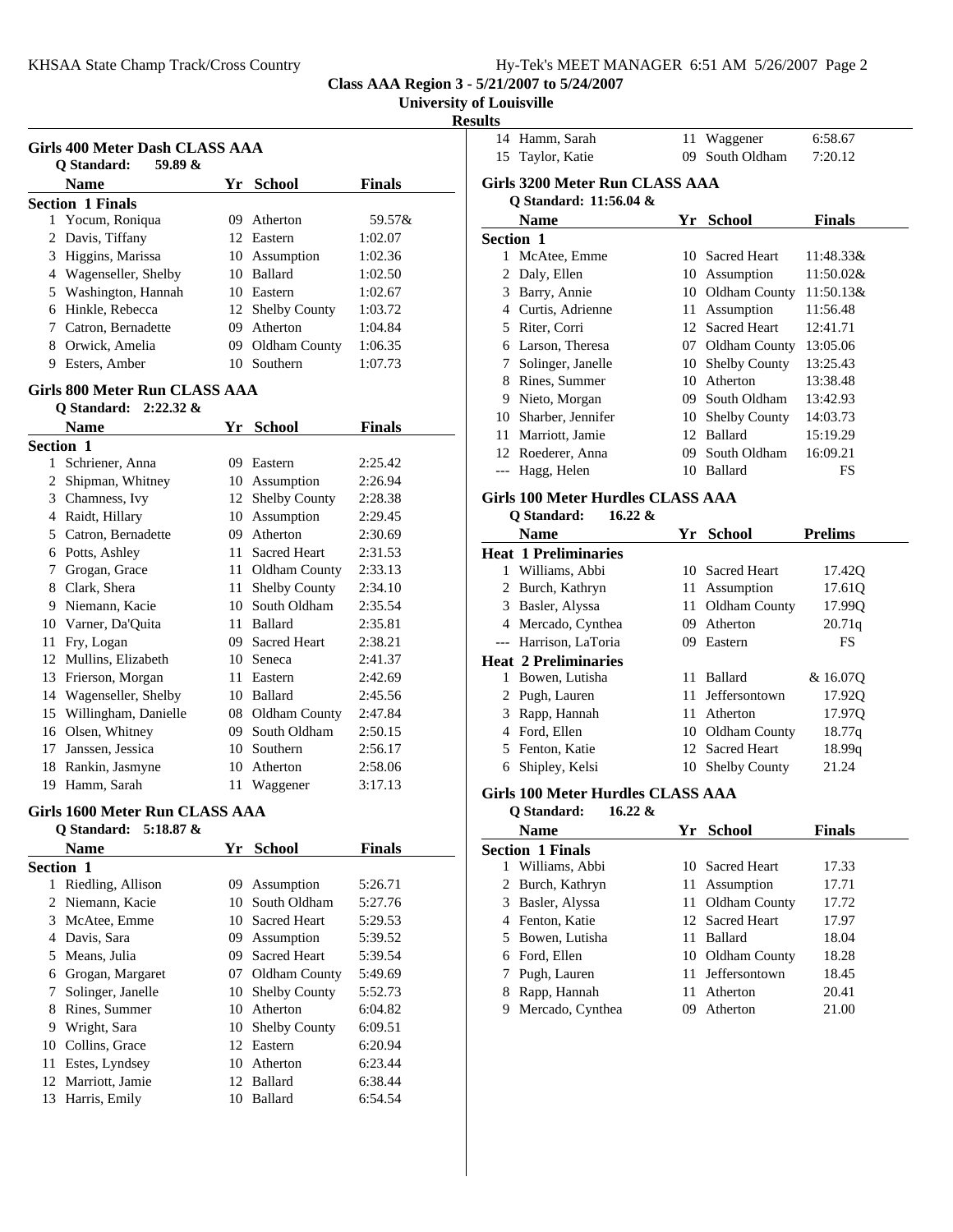## **University of Louisville**

### **Results**

| Girls 300 Meter Hurdles CLASS AAA<br>48.63 $\&$<br>Q Standard: |                             |    |                      |                    |  |
|----------------------------------------------------------------|-----------------------------|----|----------------------|--------------------|--|
|                                                                | <b>Name</b>                 | Yr | <b>School</b>        | <b>Prelims</b>     |  |
|                                                                | <b>Heat 1 Preliminaries</b> |    |                      |                    |  |
| 1                                                              | Storck, Erin                |    | 10 Assumption        | 49.04Q             |  |
| $\overline{2}$                                                 | Mok, Nancy                  | 11 | Atherton             | 51.46Q             |  |
| 3                                                              | Ford, Ellen                 |    | 10 Oldham County     | 52.52 <sub>O</sub> |  |
| 4                                                              | Quick, Shene                | 09 | <b>Ballard</b>       | 55.48O             |  |
| 5.                                                             | Fenton, Katie               |    | 12 Sacred Heart      | 1:00.13            |  |
| 6                                                              | Shipley, Kelsi              | 10 | <b>Shelby County</b> | 1:01.91            |  |
|                                                                | <b>Heat 2 Preliminaries</b> |    |                      |                    |  |
| 1                                                              | Bowen, Lutisha              | 11 | <b>Ballard</b>       | &48.11Q            |  |
| 2.                                                             | Williams, Lee Ann           | 12 | <b>Shelby County</b> | 50.95Q             |  |
| 3                                                              | Burch, Kathryn              | 11 | Assumption           | 52.260             |  |
| 4                                                              | Williams, Abbi              | 10 | <b>Sacred Heart</b>  | 53.12Q             |  |
| 5                                                              | Harrison, LaToria           | 09 | Eastern              | 54.18g             |  |
| 6                                                              | Basler, Alyssa              | 11 | Oldham County        | 55.25              |  |
| 7                                                              | Mercado, Cynthea            | 09 | Atherton             | 59.16              |  |

#### Girls 300 Meter Hurdles CLASS AAA<br>O Standard: 48.63.8; **Q Standard: 48.63 &**

| O Standard:<br>48.0 <i>3 &amp;</i> |    |                |                                                                                     |
|------------------------------------|----|----------------|-------------------------------------------------------------------------------------|
| Name                               |    |                | <b>Finals</b>                                                                       |
| <b>Section 1 Finals</b>            |    |                |                                                                                     |
| Bowen, Lutisha                     | 11 | <b>Ballard</b> | 46.76&                                                                              |
| 2 Storck, Erin                     |    |                | 47.96&                                                                              |
| Williams, Lee Ann                  |    |                | 48.59&                                                                              |
| Ford, Ellen                        |    |                | 48.70                                                                               |
| 5 Burch, Kathryn                   |    |                | 50.70                                                                               |
| 6 Mok, Nancy                       | 11 | Atherton       | 53.15                                                                               |
| 7 Harrison, LaToria                | 09 | Eastern        | 53.68                                                                               |
| Quick, Shene                       | 09 | Ballard        | 55.79                                                                               |
|                                    |    |                | Yr School<br>10 Assumption<br>12 Shelby County<br>10 Oldham County<br>11 Assumption |

#### **Girls 4x100 Meter Relay CLASS AAA Q Standard: 51.46 &**

|                             | O Dianual u.<br>$31.40 \alpha$ |                      |                              |
|-----------------------------|--------------------------------|----------------------|------------------------------|
|                             | Team                           | <b>Relay</b>         | <b>Prelims</b>               |
|                             | <b>Heat 1 Preliminaries</b>    |                      |                              |
|                             | 1 Fern Creek                   |                      | & 50.500                     |
|                             | 1) Harris, Amber 11            | 2) Dickey, Ashley 11 |                              |
|                             | 3) Webb, Jasmine 11            |                      | 4) Mitchell, Victoria 10     |
|                             | 5) Moore, Kierra 09            | 6) McAtee, Velise 09 |                              |
|                             | 7) Fraser, Joanna 11           |                      |                              |
| $\mathcal{D}_{\mathcal{L}}$ | <b>Ballard</b>                 |                      | 52.16O                       |
|                             | 1) White, Tanaka 11            |                      | 2) Stephenson, Chepiphany 12 |
|                             | 3) Clay, Hillary 09            | 4) Bates, Cherese 09 |                              |
|                             | 5) Saunders, Porscha 08        | 6) Quick, Shene 09   |                              |
|                             | 7) Wagenseller, Shelby 10      | 8) Bowen, Lutisha 11 |                              |
|                             | 3 Shelby County                |                      | 55.310                       |
|                             | 1) Cardwell, Leeara 07         | 2) Vaughn, Ariel 09  |                              |
|                             | 3) King, Molly 09              |                      | 4) Plante, Elizabeth 09      |
| 4                           | Seneca                         |                      | 55.620                       |
|                             | 1) Ayers, Michelle 11          |                      | 2) Buford, Danielle 10       |
|                             | 3) Craig, Ashley 11            | 4) Towner, Tahina 10 |                              |
|                             | 5) Farrell, Jessica 11         |                      |                              |
|                             |                                |                      |                              |

| 5  | <b>Sacred Heart</b>         | 58.35                     |
|----|-----------------------------|---------------------------|
|    | 1) Hoye, Michelle 09        | 2) Fenton, Katie 12       |
|    | 3) Duplessis, Maddy 09      | 4) Passatiume, Sarah 09   |
|    | 5) Hill, Kelcie 09          | 6) Kurtz, Emily 09        |
|    | <b>Heat 2 Preliminaries</b> |                           |
| 1. | Eastern                     | & 51.240                  |
|    | 1) Davis, Tiffany 12        | 2) Hamilton, Johannah 09  |
|    | 3) Love, Keniya 09          | 4) Petty, Kharina 12      |
|    | 5) Wright, Da'Mequa 11      | 6) Parman, Amanda 12      |
|    | 7) McKivens, Monic 09       | 8) Lattimore, Courtney 09 |
|    | 2 Atherton                  | 52.340                    |
|    | 1) Coleman, Samantha 09     | 2) Herriford, Terrisa 10  |
|    | 3) Thomas, Brittney 12      | 4) Yocum, Roniqua 09      |
|    | 5) Coleman, Shaleesha 10    | 6) Catron, Bernadette 09  |
|    | 7) Mok, Nancy 11            | 8) Rapp, Hannah 11        |
|    | 3 Assumption                | 53.07Q                    |
|    | 1) Holland, Shelly 09       | 2) Barnett, Kristin 09    |
|    | 3) Raque, Brittany 09       | 4) Ighodaro, Ade 11       |
|    | 5) Amon, Michelle 09        | 6) Edlin, Angela 09       |
|    | 7) Higgins, Marissa 10      | 8) Storck, Erin 10        |
|    | 4 Oldham County             | 53.840                    |
|    | 1) Taylor, Jasmine 10       | 2) Ford, Ellen 10         |
|    | 3) Jones, Hadiya 09         | 4) Orwick, Amelia 09      |
|    | 5) Basler, Alyssa 11        | 6) Marchegion, Reagan 09  |
|    | 7) Beaven, Katie 09         | 8) King, Remsing 10       |
| 5  | South Oldham                | 55.01q                    |
|    | 1) Hartman, Mercedes 09     | 2) Hinkle, Kiara 12       |
|    | 3) Mabrey, Kristen 10       | 4) Thompson, Samantha 11  |
|    | 5) Mabrey, Kelsie 09        | 6) Niixon, Alison 09      |
|    |                             |                           |

#### **Girls 4x100 Meter Relay CLASS AAA Q Standard: 51.46 &**

|   | Q Standard:<br>51.46 &    |                              |
|---|---------------------------|------------------------------|
|   | Team                      | <b>Finals</b><br>Relav       |
|   | <b>Section 1 Finals</b>   |                              |
|   | 1 Eastern                 | 50.35&                       |
|   | 1) Davis, Tiffany 12      | 2) Hamilton, Johannah 09     |
|   | 3) Love, Keniya 09        | 4) Petty, Kharina 12         |
|   | 5) Wright, Da'Mequa 11    | 6) Parman, Amanda 12         |
|   | 7) McKivens, Monic 09     | 8) Lattimore, Courtney 09    |
|   | 2 Fern Creek              | $50.65\&$                    |
|   | 1) Harris, Amber 11       | 2) Dickey, Ashley 11         |
|   | 3) Webb, Jasmine 11       | 4) Mitchell, Victoria 10     |
|   | 5) Moore, Kierra 09       | 6) McAtee, Velise 09         |
|   | 7) Fraser, Joanna 11      |                              |
| 3 | Ballard                   | 52.30                        |
|   | 1) White, Tanaka 11       | 2) Stephenson, Chepiphany 12 |
|   | 3) Clay, Hillary 09       | 4) Bates, Cherese 09         |
|   | 5) Saunders, Porscha 08   | 6) Quick, Shene 09           |
|   | 7) Wagenseller, Shelby 10 | 8) Bowen, Lutisha 11         |
| 4 | Atherton                  | 52.65                        |
|   | 1) Coleman, Samantha 09   | 2) Herriford, Terrisa 10     |
|   | 3) Thomas, Brittney 12    | 4) Yocum, Roniqua 09         |
|   | 5) Coleman, Shaleesha 10  | 6) Catron, Bernadette 09     |
|   | 7) Mok, Nancy 11          | 8) Rapp, Hannah 11           |
|   |                           |                              |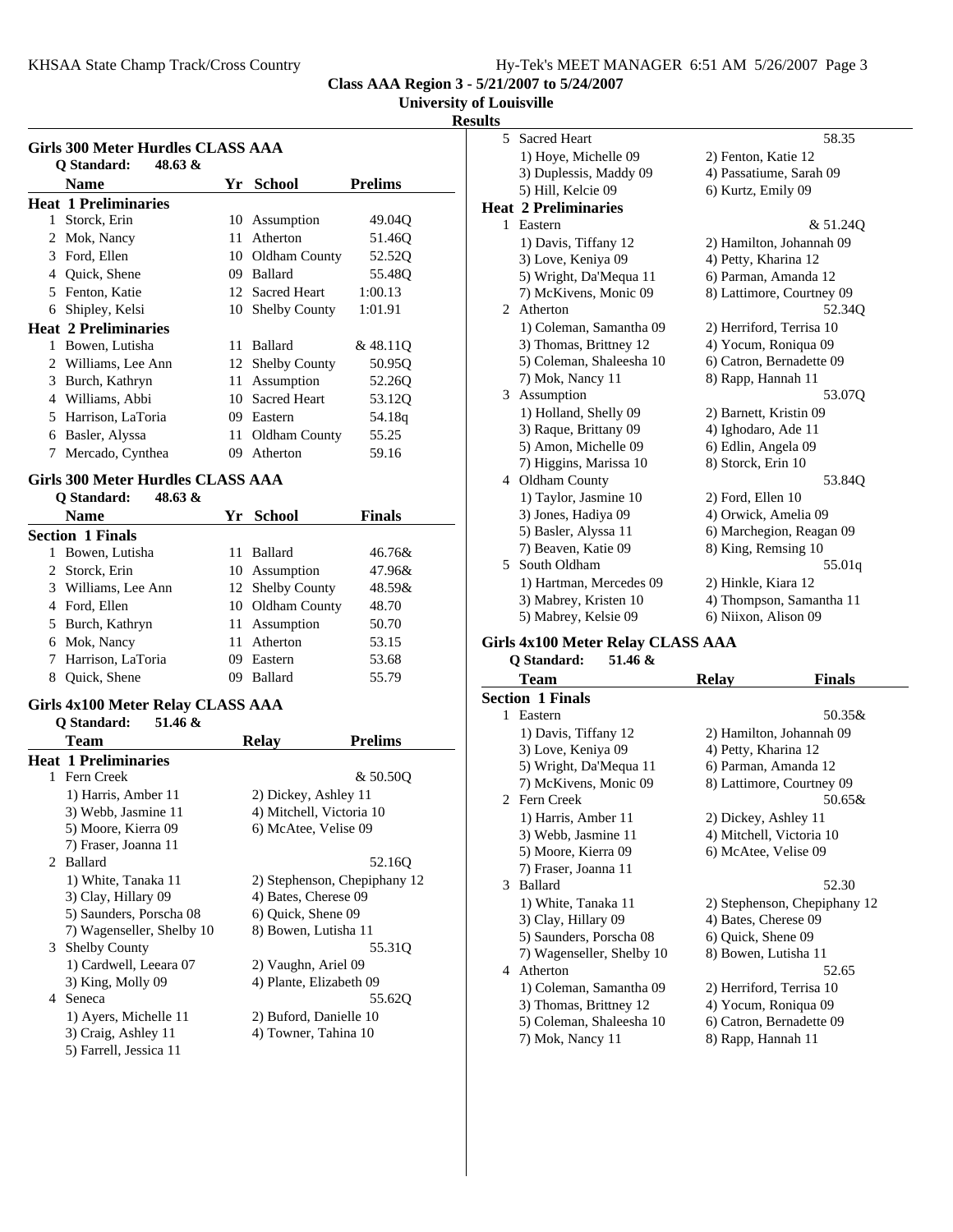## **University of Louisville**

|                                   |                                                                      |                           |                | <b>Results</b> |                                                     |                                            |               |
|-----------------------------------|----------------------------------------------------------------------|---------------------------|----------------|----------------|-----------------------------------------------------|--------------------------------------------|---------------|
|                                   | Section 1 Finals  (Girls 4x100 Meter Relay CLASS AAA)<br><b>Team</b> | Relay                     | <b>Finals</b>  |                | <b>Heat 2 Preliminaries</b><br>1 Ballard            |                                            | 1:48.71Q      |
|                                   | 5 Assumption                                                         |                           | 52.98          |                | 1) Jeter, Jazzmin 10                                | 2) Quick, Shene 09                         |               |
|                                   | 1) Holland, Shelly 09                                                | 2) Barnett, Kristin 09    |                |                | 3) Stephenson, Chepiphany 12                        | 4) Wagenseller, Shelby 10                  |               |
|                                   | 3) Raque, Brittany 09                                                | 4) Ighodaro, Ade 11       |                |                | 5) White, Tanaka 11                                 | 6) Saunders, Porscha 08                    |               |
|                                   | 5) Amon, Michelle 09                                                 | 6) Edlin, Angela 09       |                |                | 7) Clay, Hillary 09                                 | 8) Bowen, Lutisha 11                       |               |
|                                   | 7) Higgins, Marissa 10                                               | 8) Storck, Erin 10        |                |                | 2 Assumption                                        |                                            | 1:50.87Q      |
|                                   | 6 Seneca                                                             |                           | 53.19          |                | 1) Storck, Erin 10                                  | 2) Higgins, Marissa 10                     |               |
|                                   | 1) Ayers, Michelle 11                                                | 2) Buford, Danielle 10    |                |                | 3) Barnett, Kristin 09                              | 4) Raque, Brittany 09                      |               |
|                                   | 3) Craig, Ashley 11                                                  | 4) Towner, Tahina 10      |                |                | 5) Noe, Lauren 11                                   | 6) Holland, Shelly 09                      |               |
|                                   | 5) Farrell, Jessica 11                                               |                           |                |                | 7) Ighodaro, Ade 11                                 | 8) Amon, Michelle 09                       |               |
|                                   | 7 Oldham County                                                      |                           | 53.55          |                | 3 Atherton                                          |                                            | 1:55.41Q      |
|                                   | 1) Taylor, Jasmine 10                                                | 2) Ford, Ellen 10         |                |                | 1) Catron, Bernadette 09                            | 2) Coleman, Shaleesha 10                   |               |
|                                   | 3) Jones, Hadiya 09                                                  | 4) Orwick, Amelia 09      |                |                | 3) Mok, Nancy 11                                    | 4) Thomas, Brittney 12                     |               |
|                                   | 5) Basler, Alyssa 11                                                 | 6) Marchegion, Reagan 09  |                |                | 5) Hollander, Blythe 09                             | 6) Rapp, Hannah 11                         |               |
|                                   | 7) Beaven, Katie 09                                                  | 8) King, Remsing 10       |                |                | 7) Herriford, Terrisa 10                            | 8) Yocum, Roniqua 09                       |               |
|                                   | 8 Shelby County                                                      |                           | 54.49          |                | 4 South Oldham                                      |                                            | 2:02.35Q      |
|                                   | 1) Cardwell, Leeara 07                                               | 2) Vaughn, Ariel 09       |                |                | 1) Hartman, Mercedes 09                             | 2) Mabrey, Kelsie 09                       |               |
|                                   | 3) King, Molly 09                                                    | 4) Plante, Elizabeth 09   |                |                | 3) Mabrey, Kristen 10                               | 4) Niixon, Alison 09                       |               |
|                                   | 9 South Oldham                                                       |                           | 54.83          |                | 5) Hinkle, Kiara 12                                 | 6) Stulz, Emilie 09                        |               |
|                                   | 1) Hartman, Mercedes 09                                              | 2) Hinkle, Kiara 12       |                |                | 7) Niemann, Kacie 10                                |                                            |               |
|                                   | 3) Mabrey, Kristen 10                                                | 4) Thompson, Samantha 11  |                | $---$          | Seneca                                              |                                            | DQ            |
|                                   | 5) Mabrey, Kelsie 09                                                 | 6) Niixon, Alison 09      |                |                | 1) Buford, Danielle 10                              | 2) Farrell, Jessica 11                     |               |
|                                   |                                                                      |                           |                |                | 3) Towner, Tahina 10                                | 4) Craig, Ashley 11                        |               |
|                                   | Girls 4x200 Meter Relay CLASS AAA                                    |                           |                |                | 5) Hall, Bernice 10                                 |                                            |               |
|                                   | Q Standard: 1:47.50 &                                                |                           |                |                |                                                     |                                            |               |
|                                   | <b>Team</b>                                                          | <b>Relay</b>              | <b>Prelims</b> |                | Girls 4x200 Meter Relay CLASS AAA                   |                                            |               |
|                                   | <b>Heat 1 Preliminaries</b>                                          |                           |                |                | Q Standard: 1:47.50 &                               |                                            |               |
|                                   | 1 Fern Creek                                                         |                           | 1:47.68Q       |                | <b>Team</b>                                         | <b>Relay</b>                               | <b>Finals</b> |
|                                   | 1) Harris, Amber 11                                                  | 2) Dickey, Ashley 11      |                |                | <b>Section 1 Finals</b>                             |                                            |               |
|                                   | 3) Webb, Jasmine 11                                                  | 4) Mitchell, Victoria 10  |                |                | 1 Ballard                                           |                                            | $1:46.44\&$   |
|                                   | 5) Moore, Kierra 09                                                  | 6) McAtee, Velise 09      |                |                | 1) Jeter, Jazzmin 10                                | 2) Quick, Shene 09                         |               |
|                                   | 7) Fraser, Joanna 11                                                 |                           |                |                | 3) Stephenson, Chepiphany 12                        | 4) Wagenseller, Shelby 10                  |               |
|                                   | 2 Eastern                                                            |                           | 1:48.63Q       |                | 5) White, Tanaka 11                                 | 6) Saunders, Porscha 08                    |               |
|                                   | 1) Davis, Tiffany 12                                                 | 2) Petty, Kharina 12      |                |                | 7) Clay, Hillary 09                                 | 8) Bowen, Lutisha 11                       |               |
|                                   | 3) Hamilton, Johannah 09                                             | 4) Love, Keniya 09        |                |                | 2 Fern Creek                                        |                                            | 1:46.82&      |
|                                   | 5) Wright, Da'Mequa 11                                               | 6) Parman, Amanda 12      |                |                | 1) Harris, Amber 11                                 | 2) Dickey, Ashley 11                       |               |
|                                   | 7) McKivens, Monic 09                                                | 8) Lattimore, Courtney 09 |                |                |                                                     |                                            |               |
|                                   | 3 Oldham County                                                      |                           |                |                | 3) Webb, Jasmine 11                                 | 4) Mitchell, Victoria 10                   |               |
|                                   |                                                                      |                           | 1:52.68Q       |                | 5) Moore, Kierra 09                                 | 6) McAtee, Velise 09                       |               |
|                                   | 1) Ford, Ellen 10                                                    | 2) Jones, Hadiya 09       |                |                | 7) Fraser, Joanna 11                                |                                            |               |
|                                   | 3) King, Remsing 10                                                  | 4) Orwick, Amelia 09      |                |                | 3 Eastern                                           |                                            | 1:47.82       |
|                                   | 5) Taylor, Jasmine 10                                                | 6) Marchegion, Reagan 09  |                |                | 1) Davis, Tiffany 12                                | 2) Petty, Kharina 12                       |               |
|                                   | 7) Beaven, Katie 09                                                  | 8) Basler, Alyssa 11      |                |                | 3) Hamilton, Johannah 09                            | 4) Love, Keniya 09                         |               |
|                                   | 4 Shelby County                                                      |                           | 1:53.74Q       |                | 5) Wright, Da'Mequa 11                              | 6) Parman, Amanda 12                       |               |
|                                   | 1) Chamness, Ivy 12                                                  | 2) Clark, Shera 11        |                |                | 7) McKivens, Monic 09                               | 8) Lattimore, Courtney 09                  |               |
|                                   | 3) Hinkle, Rebecca 12                                                | 4) Williams, Lee Ann 12   |                |                | 4 Assumption                                        |                                            | 1:49.29       |
|                                   | 5) Plante, Elizabeth 09                                              | 6) Cardwell, Leeara 07    |                |                | 1) Storck, Erin 10                                  | 2) Higgins, Marissa 10                     |               |
|                                   | 7) King, Molly 09                                                    | 8) Vaughn, Ariel 09       |                |                | 3) Barnett, Kristin 09                              | 4) Raque, Brittany 09                      |               |
| $\hspace{0.05cm} \dashrightarrow$ | Sacred Heart                                                         |                           | DQ             |                | 5) Noe, Lauren 11                                   | 6) Holland, Shelly 09                      |               |
|                                   | 1) Stough, Carter 10                                                 | 2) Kurtz, Emily 09        |                |                | 7) Ighodaro, Ade 11                                 | 8) Amon, Michelle 09                       |               |
|                                   | 3) Hill, Kelcie 09                                                   | 4) Passatiume, Sarah 09   |                |                | 5 Atherton                                          |                                            | 1:54.43       |
|                                   | 5) Hoye, Michelle 09                                                 | 6) Duplessis, Maddy 09    |                |                | 1) Catron, Bernadette 09                            | 2) Coleman, Shaleesha 10                   |               |
|                                   |                                                                      |                           |                |                | 3) Mok, Nancy 11                                    | 4) Thomas, Brittney 12                     |               |
|                                   |                                                                      |                           |                |                | 5) Hollander, Blythe 09<br>7) Herriford, Terrisa 10 | 6) Rapp, Hannah 11<br>8) Yocum, Roniqua 09 |               |

# 5) Hollander, Blythe 09 6) Rapp, Hannah 11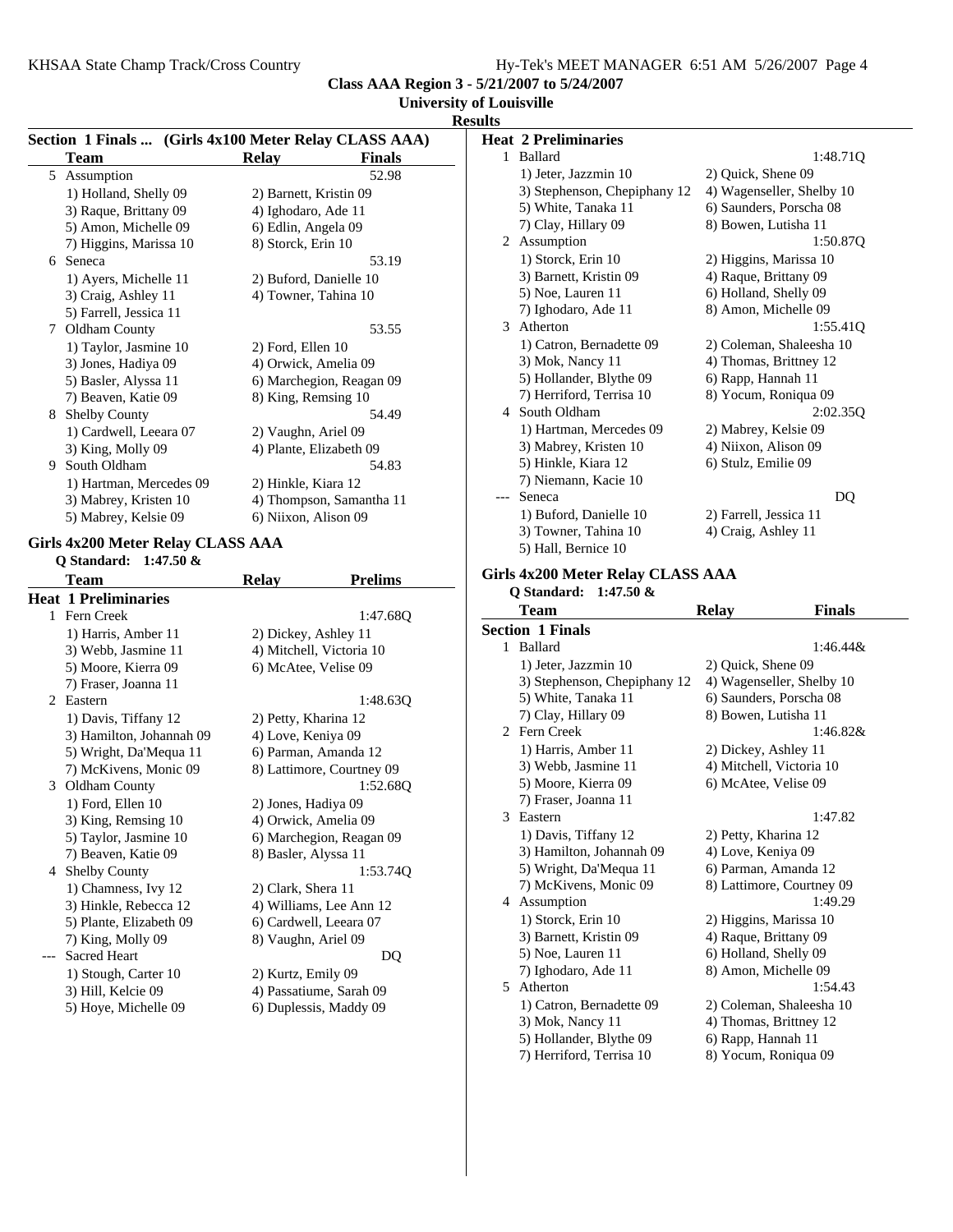## **University of Louisville**

**Result** 

| Section 1 Finals  (Girls 4x200 Meter Relay CLASS AAA) |                         |                          |               |  |
|-------------------------------------------------------|-------------------------|--------------------------|---------------|--|
|                                                       | Team                    | <b>Relay</b>             | <b>Finals</b> |  |
|                                                       | 6 South Oldham          |                          | 1:59.99       |  |
|                                                       | 1) Hartman, Mercedes 09 | 2) Mabrey, Kelsie 09     |               |  |
|                                                       | 3) Mabrey, Kristen 10   | 4) Niixon, Alison 09     |               |  |
|                                                       | 5) Hinkle, Kiara 12     | 6) Stulz, Emilie 09      |               |  |
|                                                       | 7) Niemann, Kacie 10    |                          |               |  |
|                                                       | --- Oldham County       |                          | DNF           |  |
|                                                       | 1) Ford, Ellen 10       | 2) Jones, Hadiya 09      |               |  |
|                                                       | 3) King, Remsing 10     | 4) Orwick, Amelia 09     |               |  |
|                                                       | 5) Taylor, Jasmine 10   | 6) Marchegion, Reagan 09 |               |  |
|                                                       | 7) Beaven, Katie 09     | 8) Basler, Alyssa 11     |               |  |
|                                                       | <b>Shelby County</b>    |                          | DNF           |  |
|                                                       | 1) Chamness, Ivy 12     | 2) Clark, Shera 11       |               |  |
|                                                       | 3) Hinkle, Rebecca 12   | 4) Williams, Lee Ann 12  |               |  |
|                                                       | 5) Plante, Elizabeth 09 | 6) Cardwell, Leeara 07   |               |  |
|                                                       | 7) King, Molly 09       | 8) Vaughn, Ariel 09      |               |  |

### **Girls 4x400 Meter Relay CLASS AAA Q Standard: 4:09.92 &**

|    | <b>Team</b>                | <b>Relay</b>           | <b>Finals</b>                |
|----|----------------------------|------------------------|------------------------------|
|    | <b>Section 1</b>           |                        |                              |
| 1  | Assumption                 |                        | 4:10.26                      |
|    | 1) Storck, Erin 10         | 2) Higgins, Marissa 10 |                              |
|    | 3) Noe, Lauren 11          | 4) Ighodaro, Ade 11    |                              |
|    | 5) Ryan, Debbie 11         |                        | 6) Blanford, Katherine 10    |
|    | 7) Shipman, Whitney 10     | 8) Raidt, Hillary 10   |                              |
|    | 2 Shelby County            |                        | 4:10.28                      |
|    | 1) Chamness, Ivy 12        | 2) Clark, Shera 11     |                              |
|    | 3) Hinkle, Rebecca 12      |                        | 4) Williams, Lee Ann 12      |
|    | 5) Plante, Elizabeth 09    | 6) Cardwell, Leeara 07 |                              |
|    | 7) King, Molly 09          |                        | 8) Williamson, Amanda 10     |
| 3  | Atherton                   |                        | 4:20.33                      |
|    | 1) Catron, Bernadette 09   | 2) Mok, Nancy 11       |                              |
|    | 3) Thomas, Brittney 12     | 4) Yocum, Roniqua 09   |                              |
|    | 5) Herriford, Terrisa 10   | 6) Rapp, Hannah 11     |                              |
|    | 7) Rines, Summer 10        |                        | 8) Coleman, Shaleesha 10     |
| 4  | Eastern                    |                        | 4:22.33                      |
|    | 1) Washington, Hannah 10   | 2) Schriener, Anna 09  |                              |
|    | 3) Parman, Amanda 12       | 4) Frierson, Morgan 11 |                              |
|    | 5) Aramburu, Camila 12     | 6) Davis, Tiffany 12   |                              |
|    | 7) Petty, Kharina 12       | 8) Lemons, Lizzie 09   |                              |
| 5. | Ballard                    |                        | 4:26.64                      |
|    | 1) Saunders, Porscha 08    | 2) Clay, Hillary 09    |                              |
|    | 3) Quick, Shene 09         |                        | 4) Stephenson, Chepiphany 12 |
|    | 5) Bates, Cherese 09       | 6) White, Tanaka 11    |                              |
|    | 7) Burkhalter, Diosha 09   |                        | 8) Davies, Diamond 09        |
|    | 6 Oldham County            |                        | 4:27.77                      |
|    | 1) Ford, Ellen 10          | 2) Jones, Hadiya 09    |                              |
|    | 3) Orwick, Amelia 09       |                        | 4) Grogan, Margaret 07       |
|    | 5) Larson, Theresa 07      | 6) Grogan, Grace 11    |                              |
|    | 7) Willingham, Danielle 08 | 8) Barry, Annie 10     |                              |

| ults |                                          |                               |  |
|------|------------------------------------------|-------------------------------|--|
| 7    | South Oldham                             | 5:02.25                       |  |
|      | 1) Kolder, Cassie 09                     | 2) Niemann, Aubrey 09         |  |
|      | 3) Oether, Tabitha 09                    | 4) Profancik, Grace Ann 09    |  |
|      | 5) Greer, Hannah 09                      | 6) Badouan, Karima 09         |  |
|      | 7) Cease, Cyndi 10                       |                               |  |
|      | <b>Girls 4x800 Meter Relay CLASS AAA</b> |                               |  |
|      | Q Standard: 9:59.98 &                    |                               |  |
|      | <b>Team</b>                              | <b>Relay</b><br><b>Finals</b> |  |
|      | Section 1                                |                               |  |
|      | 1 Assumption                             | $9:54.05\&$                   |  |
|      | 1) Raidt, Hillary 10                     | 2) Shipman, Whitney 10        |  |
|      | 3) Daly, Ellen 10                        | 4) Riedling, Allison 09       |  |
|      | 5) Harlow, Olivia 09                     | 6) Davis, Sara 09             |  |
|      | 7) Lay, Brittany 11                      | 8) Lega, Bethany 12           |  |
|      | 2 Shelby County                          | 10:07.58                      |  |
|      | 1) Chamness, Ivy 12                      | 2) Clark, Shera 11            |  |
|      | 3) Hinkle, Rebecca 12                    | 4) Williams, Lee Ann 12       |  |
|      | 5) Williamson, Amanda 10                 | 6) Whitlow, Anna 10           |  |
|      | 7) Solinger, Janelle 10                  | 8) Wright, Sara 10            |  |
|      | 3 Oldham County                          | 10:22.96                      |  |
|      | 1) Barry, Annie 10                       | 2) Grogan, Grace 11           |  |
|      | 3) Grogan, Margaret 07                   | 4) Larson, Theresa 07         |  |
|      | 5) Willingham, Danielle 08               | 6) Tisdale, Kelly 09          |  |
|      | 4 Sacred Heart                           | 10:26.81                      |  |
|      | 1) Potts, Ashley 11                      | 2) Fry, Logan 09              |  |
|      | 3) McAtee, Emme 10                       | 4) Means, Julia 09            |  |
|      | 5) Julien, Claire 10                     | 6) Riter, Corri 12            |  |
|      | 5 Eastern                                | 10:31.08                      |  |
|      | 1) Washington, Hannah 10                 | 2) Schriener, Anna 09         |  |
|      | 3) Lemons, Lizzie 09                     | 4) Frierson, Morgan 11        |  |
|      | 5) Collins, Grace 12                     | 6) Aramburu, Camila 12        |  |
|      | 7) Myszka, Ashley 12                     | 8) Turi, Sarah 10             |  |
|      | 6 Ballard                                | 11:11.24                      |  |
|      | 1) Burkhalter, Diosha 09                 | 2) Harris, Emily 10           |  |
|      | 3) Hagg, Helen 10                        | 4) Varner, Da'Quita 11        |  |
|      | 5) Marriott, Jamie 12                    | 6) Wagenseller, Shelby 10     |  |
|      | 7 Atherton                               | 12:00.92                      |  |
|      | 1) Alkhayat, Natasha 09                  | 2) Rankin, Jasmyne 10         |  |
|      | 3) Estes, Lyndsey 10                     | 4) Farmer, Jessica 10         |  |
|      | 5) Boden, Amanda 11                      |                               |  |
|      |                                          |                               |  |

#### **Boys 100 Meter Dash CLASS AAA Q Standard: 11.25 &**

|   | v vianuai u.<br>11. <i>20 W</i> |    |                  |                |
|---|---------------------------------|----|------------------|----------------|
|   | <b>Name</b>                     |    | Yr School        | <b>Prelims</b> |
|   | <b>Heat 1 Preliminaries</b>     |    |                  |                |
|   | Meginnis, Dominique             |    | 11 Fern Creek    | 11.530         |
|   | 2 Parker, Shawn                 |    | 10 Oldham County | 11.70O         |
|   | 3 Williams, Montrel             |    | 12 Seneca        | 11.85          |
| 4 | Fuqua, Mark                     | 09 | <b>Ballard</b>   | 12.29          |
|   | 5 Wakefield, Scottie            |    | 11 South Oldham  | 12.33          |
|   | 6 Page, Matthew                 |    | 09 Shelby County | 12.54          |
|   | <b>Heat 2 Preliminaries</b>     |    |                  |                |
|   | 1 Vinson, Jaque                 |    | 11 Oldham County | & 11.230       |
|   | 2 Barlow, Ronald                |    | 12 Eastern       | 11.670         |
| 3 | Weat, Dante                     | 09 | Trinity          | 11.81q         |
|   |                                 |    |                  |                |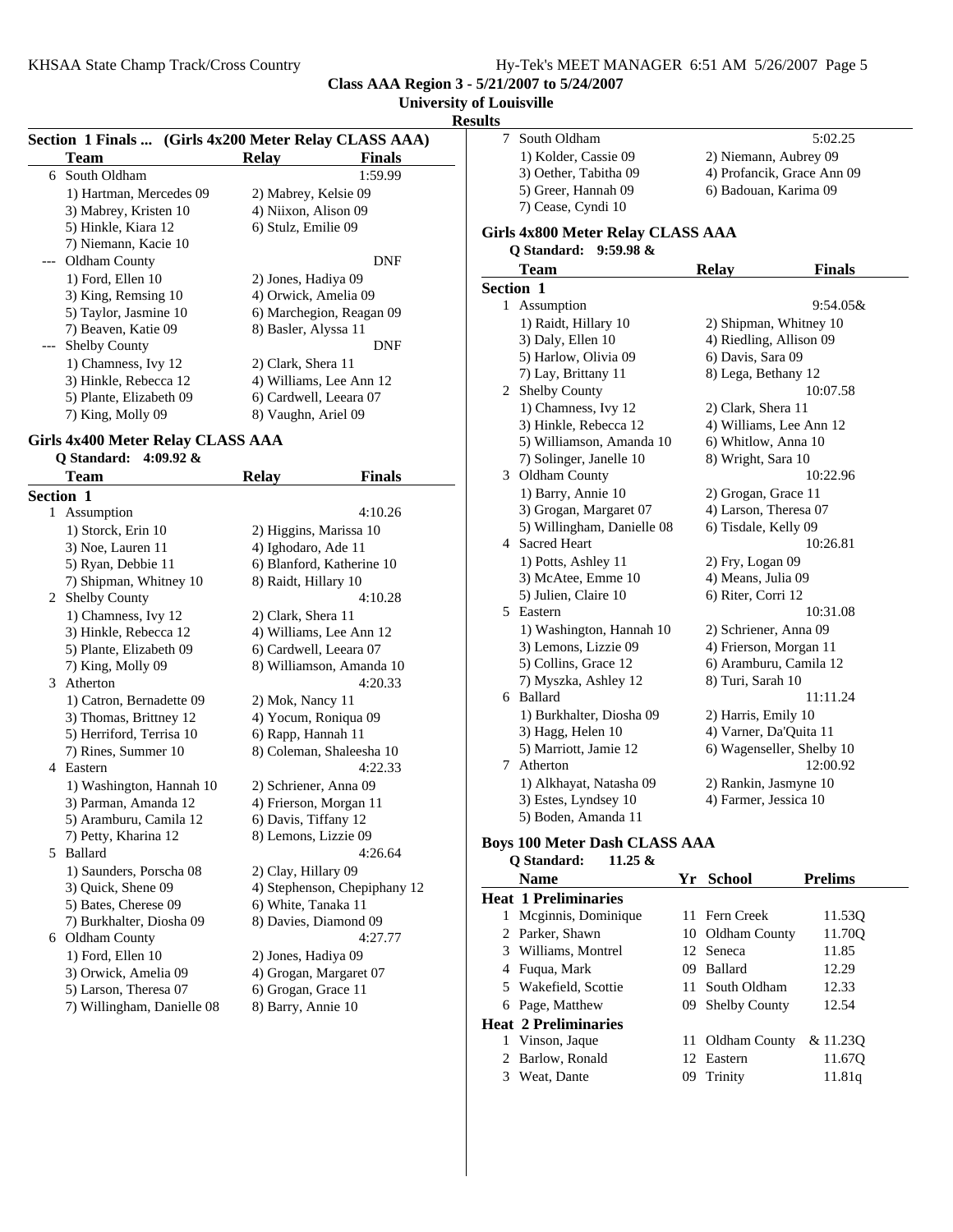| Hy-Tek's MEET MANAGER 6:51 AM 5/26/2007 Page 6 |
|------------------------------------------------|
|------------------------------------------------|

**University of Louisville Heat 2 Preliminaries ... (Boys 100 Meter Dash CLASS AAA) Name Prelims Prelims** 4 Knott, Anthony 11 Seneca 11.86 5 Kimbrough, Anthony 11 Jeffersontown 12.35 6 12.43 Lewis, Denelle 12 Atherton Hightower, James 11 Fern Creek FS **Heat 3 Preliminaries** 1 Phillips, Tim 10 Trinity 11.35Q 2 Kpoh, Daniel 11 Atherton 11.70Q 3 McDevitt, Nate 11 South Oldham 11.72q 4 Williams, Dee 12 Shelby County 11.78q 5 11.87 Lee, Terrance 10 Eastern 6 11.91 Collier, Dexter 12 Jeffersontown **Boys 100 Meter Dash CLASS AAA Q Standard: 11.25 & Name Finals Property Property Property Property Property Property Property Property Property Property Property Property Property Property Property Property Property Property Propert Section 1 Finals** 1 Vinson, Jaque 11 Oldham County 11.37 2 Phillips, Tim 10 Trinity 11.71 3 11.72 Barlow, Ronald 12 Eastern 4 11.73 Mcginnis, Dominique 11 Fern Creek 5 11.88 Weat, Dante 09 Trinity 6 12.02 McDevitt, Nate 11 South Oldham 7 Kpoh, Daniel 11 Atherton 12.10 8 Parker, Shawn 10 Oldham County 12.11 9 Williams, Dee 12 Shelby County 12.14 **Boys 200 Meter Dash CLASS AAA Q Standard: 22.89 & Name Prelims Prelims Heat 1 Preliminaries** 1 23.20Q Vinson, Jaque 11 Oldham County 2 Dutton, Nathan 11 Trinity 23.910 3 24.20q Ladege, Francis 11 Atherton 4 24.24q Stigall, Bradley 11 Jeffersontown 5 Williams, Dee 12 Shelby County 25.10 **Heat 2 Preliminaries** 1 Barlow, Ronald 12 Eastern 23.600 2 23.86Q Cham, Omar 10 Fern Creek 3 23.96q Dutton, Alex 11 Trinity 4 McDevitt, Nate 11 South Oldham 25.08 5 Page, Matthew 09 Shelby County 25.52 **Heat 3 Preliminaries** 1 23.56Q Carter, Leon 11 Fern Creek 2 23.98Q Keith, Ray 11 Eastern 3 24.26 Williams, Montrel 12 Seneca 4 Parker, Shawn 10 Oldham County 24.31 5 24.83 Myers, Tashad 12 Atherton 6 25.48 Brooks, Joshua 12 Jeffersontown 7 Ball, Tyler 11 South Oldham 26.15

**Results Boys 200 Meter Dash CLASS AAA Q Standard: 22.89 & Name Parame Property Property Property Property Property Property Property Property Property Property Property Property Property Property Property Property Property Property Propert Section 1 Finals** 1 Vinson, Jaque 11 Oldham County 22.46& 2 Barlow, Ronald 12 Eastern 23.07 3 23.44 Carter, Leon 11 Fern Creek 4 23.79 Dutton, Alex 11 Trinity 5 23.88 Keith, Ray 11 Eastern 6 24.00 Dutton, Nathan 11 Trinity 7 24.05 Cham, Omar 10 Fern Creek 8 Stigall, Bradley 11 Jeffersontown 24.07 9 24.79 Ladege, Francis 11 Atherton **Boys 400 Meter Dash CLASS AAA Q Standard: 51.11 & Name Prelims Prelims Heat 1 Preliminaries** 1 Brooks, Joshua 12 Jeffersontown & 51.11Q 2 Radcliff, Scott 10 Trinity 51.30Q 3 53.02q Smith, Travis 12 Southern 4 Watts, Brandon 11 Seneca 54.55 5 56.92 Kpoh, Daniel 11 Atherton 6 Fleitz, Nick 10 Oldham County 58.31 7 59.09 Kelley, Justin 11 Ballard **Heat 2 Preliminaries** 1 Klosterman, Sean 10 Eastern 51.390 2 Vinson, Jaque 11 Oldham County 51.51Q 3 53.67q Robert, Devante 09 Jeffersontown 4 53.81 Esparza, Cory 11 Fern Creek 5 Whitehouse, Tyler 10 Shelby County 56.25 6 59.80 Keys, Shaquille 09 South Oldham **Heat 3 Preliminaries** 1 Barlow, Ronald 12 Eastern 51.990 2 Carter, Mark 12 Fern Creek 53.330 3 Shellenburg, John 11 Trinity 53.50q 4 55.23 Pacheco, John-Michael 12 Atherton 5 Eden, Max 11 Shelby County 56.44 6 57.82 Cromarty, Chance 11 South Oldham 7 59.58 Cambon, Jesse 11 Ballard **Boys 400 Meter Dash CLASS AAA Q Standard: 51.11 & Name Finals Property Property Property Property Property Property Property Property Property Property Property Property Property Property Property Property Property Property Propert Section 1 Finals** 1 Klosterman, Sean 10 Eastern 50.44& 2 Barlow, Ronald 12 Eastern 50.96& 3 51.28 Brooks, Joshua 12 Jeffersontown

## 4 Radcliff, Scott 10 Trinity 51.76 5 52.97 Smith, Travis 12 Southern 6 53.98 Vinson, Jaque 11 Oldham County 7 54.48 Shellenburg, John 11 Trinity 8 54.94 Robert, Devante 09 Jeffersontown

--- Carter, Mark 12 Fern Creek FS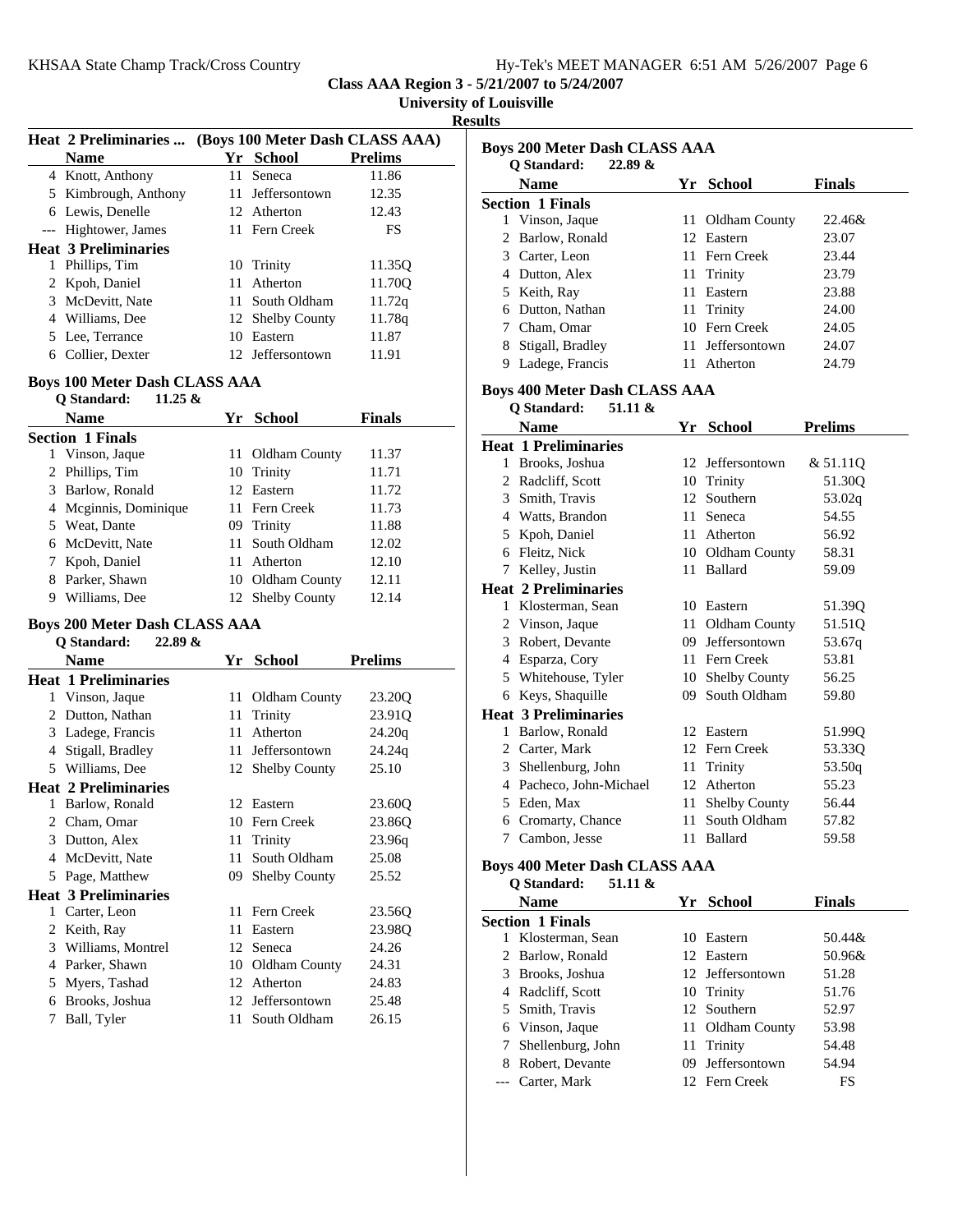### **University of Louisville**

# **Results**

| <b>Boys 800 Meter Run CLASS AAA</b> |                          |    |                      |               |  |
|-------------------------------------|--------------------------|----|----------------------|---------------|--|
|                                     | Q Standard: 1:59.81 &    |    |                      |               |  |
|                                     | Name                     | Yr | <b>School</b>        | <b>Finals</b> |  |
|                                     | <b>Section 1</b>         |    |                      |               |  |
| 1                                   | Mallek, Joe              |    | 10 Oldham County     | $1:57.63\&$   |  |
| 2                                   | Marston, Kyle            | 11 | <b>Shelby County</b> | 2:00.97       |  |
| 3                                   | Naseman, Phillip         |    | 12 South Oldham      | 2:02.78       |  |
| 4                                   | Zaremba, Alec            | 10 | <b>Shelby County</b> | 2:04.14       |  |
| 5                                   | Hirsbrunner, Chris       | 12 | Eastern              | 2:05.81       |  |
| 6                                   | Mullins, Kevin           | 12 | Seneca               | 2:05.87       |  |
| 7                                   | Johnson, Derrick         | 12 | Eastern              | 2:06.57       |  |
| 8                                   | Flaugher, Andy           | 11 | Trinity              | 2:09.33       |  |
| 9                                   | Noe, Robert              | 11 | Southern             | 2:11.02       |  |
| 10                                  | Zuniga, Gilbert          | 11 | <b>Ballard</b>       | 2:12.17       |  |
| 11                                  | Maple, Joseph            | 10 | Jeffersontown        | 2:13.34       |  |
| 12                                  | Landherr, Evan           | 11 | Seneca               | 2:13.50       |  |
| 13                                  | Haselton, Daniel         | 10 | Oldham County        | 2:16.01       |  |
|                                     | 14 Pacheco, John-Michael |    | 12 Atherton          | 2:16.63       |  |
| 15                                  | Mack, Ian                | 10 | <b>Ballard</b>       | 2:19.71       |  |
| 16                                  | Baxter, Christopher      | 11 | Jeffersontown        | 2:21.44       |  |
| 17                                  | Barker, Mackintosh       | 10 | Atherton             | 2:32.58       |  |
| 18                                  | Muckle, Curtis           |    | 10 Waggener          | 2:36.71       |  |

## **Boys 1600 Meter Run CLASS AAA**

|                  | <b>O</b> Standard: 4:27.95 & |     |                      |               |
|------------------|------------------------------|-----|----------------------|---------------|
|                  | <b>Name</b>                  | Yr. | <b>School</b>        | <b>Finals</b> |
| <b>Section 1</b> |                              |     |                      |               |
| 1                | Prater, Ken                  |     | 12 Oldham County     | 4:32.27       |
|                  | 2 Zaremba, Alec              | 10  | <b>Shelby County</b> | 4:33.56       |
| 3                | Law, Jacob                   | 10  | South Oldham         | 4:38.49       |
| 4                | Darrow, Sean                 |     | 12 Trinity           | 4:40.44       |
| 5                | Griffen, Eddie               | 11  | Fern Creek           | 4:46.36       |
| 6                | Short, Ethan                 |     | 12 Trinity           | 4:52.43       |
| 7                | Millard, Ryan                |     | 12 Eastern           | 4:54.68       |
| 8                | Durden, Hunter               |     | 12 Southern          | 4:59.74       |
| 9                | Pernell, Jonathan            | 10  | <b>Shelby County</b> | 5:01.03       |
| 10               | Hellmich, Drew               | 10  | Eastern              | 5:04.34       |
| 11               | Hunter, Carlos               | 11  | <b>Ballard</b>       | 5:04.80       |
| 12               | Duff, Jared                  |     | 12 Oldham County     | 5:12.50       |
| 13               | Berry, Jason                 | 09  | South Oldham         | 5:20.35       |
| 14               | Maple, Joseph                | 10  | Jeffersontown        | 5:25.79       |
| 15               | Cook, Toby                   | 09  | Ballard              | 6:21.63       |

#### **Boys 3200 Meter Run CLASS AAA Q Standard: 9:50.53 &**

| O Standard: $9:50.55 \&$ |                  |               |
|--------------------------|------------------|---------------|
| <b>Name</b>              | Yr School        | <b>Finals</b> |
| <b>Section 1</b>         |                  |               |
| Prater, Ken              | 12 Oldham County | 9:52.54       |
| 2 Eden, Stacey           | 09 Shelby County | 9:53.38       |
| 3 Noel, Thomas           | 12 Trinity       | 9:56.62       |
| 4 Berry, Derek           | 12 South Oldham  | 10:04.58      |
| 5 Hancock, Brian         | 10 Trinity       | 10:10.11      |
| 6 Griffen, Eddie         | 11 Fern Creek    | 10:16.37      |
| Depasco, JJ              | 09 Shelby County | 10:41.73      |
| Quinlan, Shane<br>8      | 12 Ballard       | 10:48.55      |
|                          |                  |               |

|  | 9 Willingham, Devon | 11 Oldham County 11:10.57 |          |
|--|---------------------|---------------------------|----------|
|  | 10 Johnson, Russell | 11 Eastern                | 11:13.92 |
|  | 11 Smithson, Greg   | 10 Eastern                | 11:21.62 |
|  | 12 Palsha, Matt     | 10 South Oldham           | 11:41.08 |
|  | 13 Huffines, James  | 09 Southern               | 12:32.68 |
|  | 14 Pepper, Alex     | 10 Southern               | 13:14.18 |
|  |                     |                           |          |

## **Boys 110 Meter Hurdles CLASS AAA**

| Q Standard: | 15.64 $\&$ |  |
|-------------|------------|--|
|-------------|------------|--|

|   | <b>Name</b>        | Yr  | <b>School</b>        | <b>Finals</b> |
|---|--------------------|-----|----------------------|---------------|
|   | <b>Section 1</b>   |     |                      |               |
| 1 | Williams, Agyei    |     | 12 Trinity           | 15.41&        |
|   | 2 Skora, Jordan    | 11. | Ballard              | 15.71         |
|   | 3 Brown, Clarence  |     | 10 Ballard           | 17.20         |
|   | 4 Stephens, Josh   |     | 12 Oldham County     | 17.51         |
|   | 5 Corley, Chris    |     | 10 Trinity           | 17.56         |
|   | 6 Brooks, Jose     |     | 12 Jeffersontown     | 17.85         |
|   | 7 Ringswald, Brett |     | 11 Oldham County     | 18.56         |
| 8 | Herbert, Terrence  |     | 10 Shelby County     | 19.61         |
|   | Hayes, Devin       | 09  | <b>Shelby County</b> | 21.08         |

## **Boys 300 Meter Hurdles CLASS AAA**

**Q Standard: 41.09 &**

|   | <b>Name</b>                 | Yr. | <b>School</b>        | <b>Prelims</b> |
|---|-----------------------------|-----|----------------------|----------------|
|   | <b>Heat 1 Preliminaries</b> |     |                      |                |
|   | Skora, Jordan               | 11. | Ballard              | &40.880        |
| 2 | Stephens, Josh              |     | 12 Oldham County     | &41.040        |
| 3 | Garr, Ruslan                |     | 10 Trinity           | 44.78g         |
| 4 | Spencer, Quentin            |     | 10 Seneca            | 46.77          |
| 5 | Hayes, Devin                | 09. | <b>Shelby County</b> | 48.61          |
|   | 6 Newton, Robert            |     | 10 Fern Creek        | 49.66          |
|   | <b>Heat 2 Preliminaries</b> |     |                      |                |
| 1 | Williams, Agyei             |     | 12 Trinity           | &39.180        |
|   | 2 Harrison, Phil            | 11  | Eastern              | 42.85Q         |
| 3 | Brown, Clarence             |     | 10 Ballard           | 44.28g         |
| 4 | Herbert, Terrence           |     | 10 Shelby County     | 44.40g         |
| 5 | Ray, Logan                  |     | 10 Oldham County     | 45.33q         |
| 6 | Brooks, Jose                |     | 12 Jeffersontown     | 46.48q         |

### **Boys 300 Meter Hurdles CLASS AAA**

#### **Q Standard: 41.09 &**

L,

| Name                    | Yr | <b>School</b>  | Finals                                                                                                              |
|-------------------------|----|----------------|---------------------------------------------------------------------------------------------------------------------|
| <b>Section 1 Finals</b> |    |                |                                                                                                                     |
| Williams, Agyei         |    |                | 39.76&                                                                                                              |
| 2 Skora, Jordan         | 11 | <b>Ballard</b> | 40.728                                                                                                              |
| 3 Stephens, Josh        |    |                | 41.45                                                                                                               |
| 4 Harrison, Phil        | 11 | Eastern        | 42.08                                                                                                               |
| 5 Herbert, Terrence     |    |                | 44.32                                                                                                               |
| 6 Garr, Ruslan          |    |                | 44.75                                                                                                               |
| Ray, Logan              |    |                | 45.22                                                                                                               |
| Brown, Clarence         | 10 |                | 45.45                                                                                                               |
| Brooks, Jose            |    |                | 46.38                                                                                                               |
|                         |    |                | 12 Trinity<br>12 Oldham County<br>10 Shelby County<br>10 Trinity<br>10 Oldham County<br>Ballard<br>12 Jeffersontown |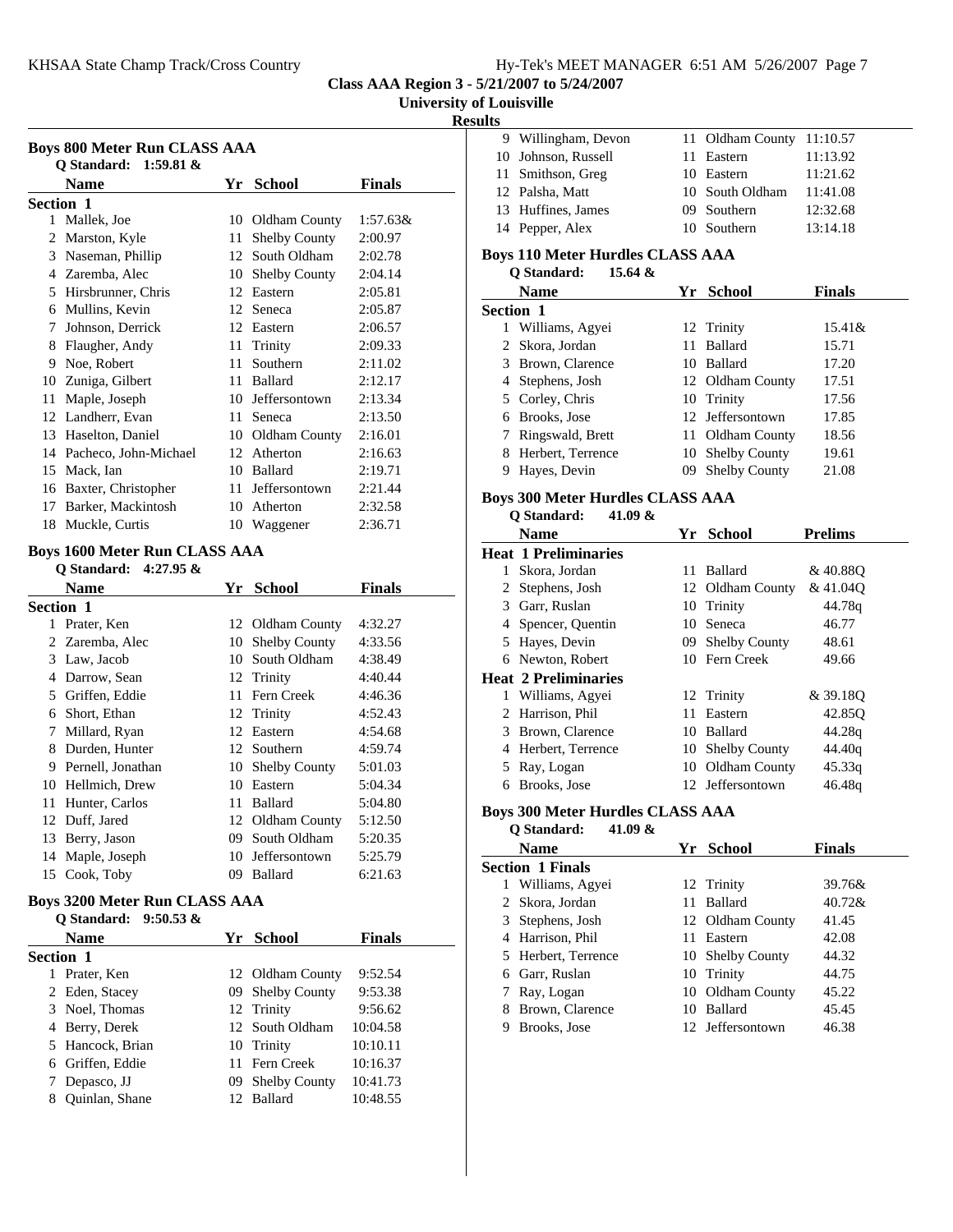**University of Louisville**

## **Results**

| <b>Boys 4x100 Meter Relay CLASS AAA</b><br>Q Standard:<br>44.24 & |                                              |                                              |                                                     |  |  |
|-------------------------------------------------------------------|----------------------------------------------|----------------------------------------------|-----------------------------------------------------|--|--|
|                                                                   | <b>Team</b>                                  | <b>Relay</b>                                 | <b>Prelims</b>                                      |  |  |
|                                                                   | <b>Heat 1 Preliminaries</b>                  |                                              |                                                     |  |  |
|                                                                   | 1 Trinity (Louisville)                       |                                              | 44.55Q                                              |  |  |
| 1) Weat, Dante 09                                                 |                                              | 2) Dutton, Alex 11                           |                                                     |  |  |
|                                                                   | 3) Dutton, Nathan 11                         | 4) Phillips, Tim 10                          |                                                     |  |  |
|                                                                   | 5) Kelley, Anthony 11                        | 6) Sullivan, Sean 12                         |                                                     |  |  |
|                                                                   | 7) King, John 11                             |                                              | 8) Williams, Agyei 12                               |  |  |
|                                                                   | 2 Eastern                                    |                                              | 45.69Q                                              |  |  |
|                                                                   | 1) Smith, Mauri 10                           |                                              |                                                     |  |  |
|                                                                   | 3) Woods, Tony 09                            | 2) Lee, Terrance 10<br>4) Sanford, Jerome 10 |                                                     |  |  |
|                                                                   | 5) Keith, Ray 11                             |                                              | 6) Shoulders, Roderick 11                           |  |  |
|                                                                   | 7) Barlow, Ronald 12                         | 8) Harrison, Phil 11                         |                                                     |  |  |
|                                                                   | 3 Jeffersontown                              |                                              | 45.97Q                                              |  |  |
|                                                                   | 1) Collier, Dexter 12                        |                                              | 2) Robert, Devante 09                               |  |  |
|                                                                   | 3) Stigall, Bradley 11                       |                                              | 4) Sanders, Gavonni 11                              |  |  |
|                                                                   | 5) Kimbrough, Anthony 11                     |                                              |                                                     |  |  |
|                                                                   | 4 Shelby County                              |                                              | 48.04q                                              |  |  |
|                                                                   | 1) Herbert, Terrence 10                      |                                              |                                                     |  |  |
|                                                                   | 3) Whitehouse, Tyler 10                      | 4) Williams, Dee 12                          | 2) Page, Matthew 09                                 |  |  |
|                                                                   | 5) Hayes, Devin 09                           |                                              | 6) Pernell, Jonathan 10                             |  |  |
| ---                                                               | Seneca                                       |                                              |                                                     |  |  |
|                                                                   |                                              |                                              | DQ                                                  |  |  |
|                                                                   | 1) Knott, Anthony 11                         |                                              | 2) Williams, Montrel 12                             |  |  |
|                                                                   | 3) Green, Broderick 11<br>5) Davis, Bilal 12 | 6) Colbert, Chad 10                          | 4) Mudd, Damyon 10                                  |  |  |
|                                                                   | <b>Heat 2 Preliminaries</b>                  |                                              |                                                     |  |  |
|                                                                   | 1 Fern Creek                                 |                                              | & 43.92Q                                            |  |  |
|                                                                   |                                              |                                              |                                                     |  |  |
|                                                                   | 1) Hightower, James 11<br>3) Carter, Leon 11 |                                              | 2) Johnson, Gilbert 12                              |  |  |
|                                                                   | 5) Cham, Omar 10                             | 6) Esparza, Cory 11                          | 4) Mcginnis, Dominique 11                           |  |  |
|                                                                   | 7) Petty, Keishawn 12                        |                                              | 8) Newton, Robert 10                                |  |  |
|                                                                   | 2 Oldham County                              |                                              | 45.20Q                                              |  |  |
|                                                                   |                                              |                                              |                                                     |  |  |
|                                                                   | 1) Cuebus, Joel 10                           | 2) Combs, Wes 12                             | 4) Parker, Shawn 10                                 |  |  |
|                                                                   | 3) Stephens, Josh 12<br>5) Fleitz, Nick 10   |                                              | 6) Hamby, Chase 09                                  |  |  |
|                                                                   | 7) Vinson, Jaque 11                          |                                              |                                                     |  |  |
|                                                                   | 3 Ballard                                    |                                              | 45.67Q                                              |  |  |
|                                                                   | 1) Clark, Andrew 12                          | 2) Arnold, Chris 11                          |                                                     |  |  |
|                                                                   | 3) Brown, Antonio 11                         |                                              | 4) Hamilton, Johonne 12                             |  |  |
|                                                                   |                                              |                                              | 6) Miller, Marcus 12                                |  |  |
|                                                                   | 5) Fuqua, Mark 09<br>7) Kelley, Justin 11    | 8) Skora, Jordan 11                          |                                                     |  |  |
|                                                                   | 4 Atherton                                   |                                              |                                                     |  |  |
|                                                                   |                                              |                                              | 47.12q                                              |  |  |
|                                                                   | 1) Kpoh, Daniel 11                           |                                              | 2) Ladege, Charles 10                               |  |  |
|                                                                   | 3) Ladege, Francis 11                        |                                              | 4) Lewis, Denelle 12<br>6) Pacheco, John-Michael 12 |  |  |
|                                                                   | 5) Myers, Tashad 12                          |                                              |                                                     |  |  |
|                                                                   | 7) Cloud, Marcus 09                          |                                              | 8) Withrow, Jason 11                                |  |  |
|                                                                   | 5 South Oldham                               |                                              | 47.18q                                              |  |  |
|                                                                   | 1) Kollenberg, Brandon 10                    |                                              | 2) McDevitt, Nate 11                                |  |  |
|                                                                   | 3) Mitchell, Andrew 11                       |                                              | 4) Wakefield, Scottie 11                            |  |  |
|                                                                   | 5) Nixon, James 11                           |                                              | 6) McKinney, Curt 11                                |  |  |
|                                                                   | 7) Keys, Shaquille 09                        | 8) Ball, Tyler 11                            |                                                     |  |  |

| <b>Boys 4x100 Meter Relay CLASS AAA</b> |                           |                           |                             |  |  |  |
|-----------------------------------------|---------------------------|---------------------------|-----------------------------|--|--|--|
| Q Standard:<br>44.24 &                  |                           |                           |                             |  |  |  |
|                                         | Team                      | <b>Relay</b>              | Finals                      |  |  |  |
|                                         | <b>Section 1 Finals</b>   |                           |                             |  |  |  |
| 1                                       | Fern Creek                |                           | 43.59&                      |  |  |  |
|                                         | 1) Hightower, James 11    | 2) Johnson, Gilbert 12    |                             |  |  |  |
|                                         | 3) Carter, Leon 11        |                           | 4) Mcginnis, Dominique 11   |  |  |  |
|                                         | 5) Cham, Omar 10          | 6) Esparza, Cory 11       |                             |  |  |  |
|                                         | 7) Petty, Keishawn 12     | 8) Newton, Robert 10      |                             |  |  |  |
|                                         | 2 Trinity (Louisville)    |                           | 44.07&                      |  |  |  |
|                                         | 1) Weat, Dante 09         | 2) Dutton, Alex 11        |                             |  |  |  |
|                                         | 3) Dutton, Nathan 11      | 4) Phillips, Tim 10       |                             |  |  |  |
|                                         | 5) Kelley, Anthony 11     | 6) Sullivan, Sean 12      |                             |  |  |  |
|                                         | 7) King, John 11          | 8) Williams, Agyei 12     |                             |  |  |  |
|                                         | 3 Oldham County           |                           | 45.23                       |  |  |  |
|                                         | 1) Cuebus, Joel 10        | 2) Combs, Wes 12          |                             |  |  |  |
|                                         | 3) Stephens, Josh 12      | 4) Parker, Shawn 10       |                             |  |  |  |
|                                         | 5) Fleitz, Nick 10        | 6) Hamby, Chase 09        |                             |  |  |  |
|                                         | 7) Vinson, Jaque 11       |                           |                             |  |  |  |
| 4 Eastern                               |                           |                           | 45.53                       |  |  |  |
|                                         | 1) Smith, Mauri 10        | 2) Lee, Terrance 10       |                             |  |  |  |
|                                         | 3) Woods, Tony 09         | 4) Sanford, Jerome 10     |                             |  |  |  |
| 5) Keith, Ray 11                        |                           | 6) Shoulders, Roderick 11 |                             |  |  |  |
|                                         | 7) Barlow, Ronald 12      | 8) Harrison, Phil 11      |                             |  |  |  |
| 5 Ballard                               |                           |                           | 45.57                       |  |  |  |
|                                         | 1) Clark, Andrew 12       | 2) Arnold, Chris 11       |                             |  |  |  |
|                                         | 3) Brown, Antonio 11      |                           | 4) Hamilton, Johonne 12     |  |  |  |
|                                         | 5) Fuqua, Mark 09         | 6) Miller, Marcus 12      |                             |  |  |  |
|                                         | 7) Kelley, Justin 11      | 8) Skora, Jordan 11       |                             |  |  |  |
|                                         | 6 Jeffersontown           |                           | 45.75                       |  |  |  |
|                                         | 1) Collier, Dexter 12     | 2) Robert, Devante 09     |                             |  |  |  |
|                                         | 3) Stigall, Bradley 11    | 4) Sanders, Gavonni 11    |                             |  |  |  |
|                                         | 5) Kimbrough, Anthony 11  |                           |                             |  |  |  |
|                                         | 7 South Oldham            |                           | 46.82                       |  |  |  |
|                                         | 1) Kollenberg, Brandon 10 | 2) McDevitt, Nate 11      |                             |  |  |  |
|                                         | 3) Mitchell, Andrew 11    |                           | 4) Wakefield, Scottie 11    |  |  |  |
|                                         | 5) Nixon, James 11        | 6) McKinney, Curt 11      |                             |  |  |  |
|                                         | 7) Keys, Shaquille 09     | 8) Ball, Tyler 11         |                             |  |  |  |
|                                         | 8 Atherton                |                           | 47.26                       |  |  |  |
|                                         | 1) Kpoh, Daniel 11        | 2) Ladege, Charles 10     |                             |  |  |  |
|                                         | 3) Ladege, Francis 11     | 4) Lewis, Denelle 12      |                             |  |  |  |
|                                         | 5) Myers, Tashad 12       |                           | 6) Pacheco, John-Michael 12 |  |  |  |
|                                         |                           | 8) Withrow, Jason 11      |                             |  |  |  |
|                                         | 7) Cloud, Marcus 09       |                           |                             |  |  |  |
|                                         | 9 Shelby County           |                           | 48.30                       |  |  |  |
|                                         | 1) Herbert, Terrence 10   | 2) Page, Matthew 09       |                             |  |  |  |
|                                         | 3) Whitehouse, Tyler 10   | 4) Williams, Dee 12       |                             |  |  |  |
|                                         | 5) Hayes, Devin 09        | 6) Pernell, Jonathan 10   |                             |  |  |  |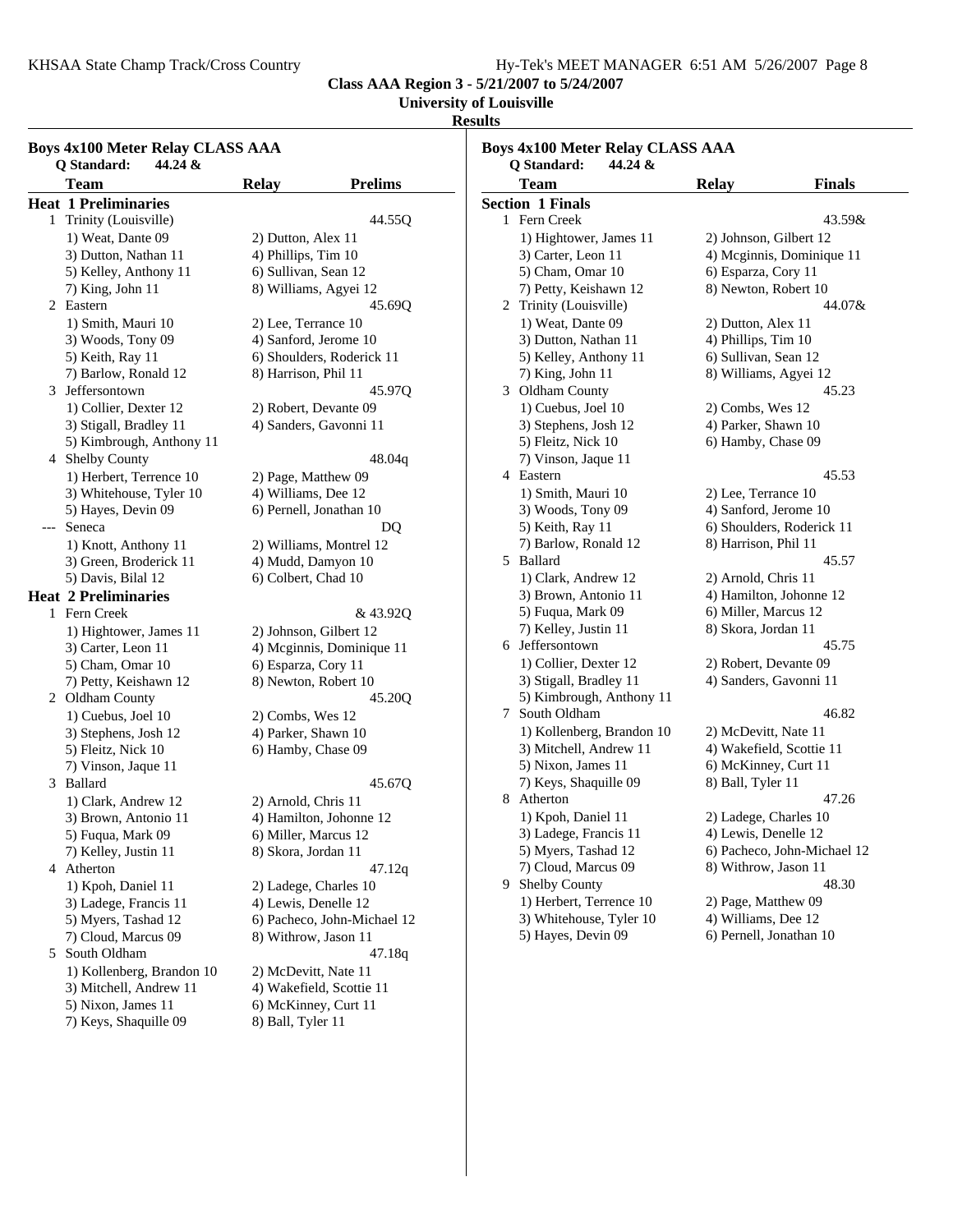$1:30.44&$ 

3:33.96Q

**Class AAA Region 3 - 5/21/2007 to 5/24/2007**

### **University of Louisville**

# **Results**

| <b>Boys 4x200 Meter Relay CLASS AAA</b><br>Q Standard: 1:31.88 & |                             |                             | <b>Boys 4x200 Meter Relay CLASS AAA</b> |                         |                                         |                         |                           |
|------------------------------------------------------------------|-----------------------------|-----------------------------|-----------------------------------------|-------------------------|-----------------------------------------|-------------------------|---------------------------|
|                                                                  |                             |                             | Q Standard: 1:31.88 &                   |                         |                                         |                         |                           |
|                                                                  | <b>Team</b>                 | <b>Relay</b>                | <b>Prelims</b>                          | <b>Team</b>             |                                         | <b>Relay</b>            | <b>Finals</b>             |
|                                                                  | <b>Heat 1 Preliminaries</b> |                             |                                         | <b>Section 1 Finals</b> |                                         |                         |                           |
|                                                                  | 1 Eastern                   |                             | 1:33.73Q                                | 1 Fern Creek            |                                         |                         | 1:30.44&                  |
|                                                                  | 1) Smith, Mauri 10          | 2) Woods, Tony 09           |                                         |                         | 1) Hightower, James 11                  | 2) Johnson, Gilbert 12  |                           |
|                                                                  | 3) Keith, Ray 11            | 4) Klosterman, Sean 10      |                                         |                         | 3) Carter, Leon 11                      |                         | 4) Mcginnis, Dominique 11 |
|                                                                  | 5) Ross, Kenny 12           | 6) Sanford, Jerome 10       |                                         |                         | 5) Cham, Omar 10                        | 6) Esparza, Cory 11     |                           |
|                                                                  | 7) Barlow, Ronald 12        |                             |                                         |                         | 7) Newton, Robert 10                    | 8) Petty, Keishawn 12   |                           |
| 2                                                                | Seneca                      |                             | 1:34.92Q                                |                         | 2 Trinity (Louisville)                  |                         | 1:32.04                   |
|                                                                  | 1) Davis, Bilal 12          | 2) Knott, Anthony 11        |                                         |                         | 1) Kelley, Anthony 11                   | 2) Dutton, Alex 11      |                           |
|                                                                  | 3) Mudd, Damyon 10          | 4) Mullins, Kevin 12        |                                         |                         | 3) Dutton, Nathan 11                    | 4) Radcliff, Scott 10   |                           |
|                                                                  | 5) Watts, Brandon 11        | 6) Williams, Montrel 12     |                                         |                         | 5) Weat, Dante 09                       | 6) Phillips, Tim 10     |                           |
| 3                                                                | Jeffersontown               |                             | 1:35.93Q                                |                         | 7) Sullivan, Sean 12                    |                         | 8) VanWallaghen, Nick 11  |
|                                                                  | 1) Kimbrough, Anthony 11    | 2) Mitchell, Markese 11     |                                         | 3 Eastern               |                                         |                         | 1:32.21                   |
|                                                                  | 3) Robert, Devante 09       | 4) Sanders, Gavonni 11      |                                         |                         | 1) Smith, Mauri 10                      | 2) Klosterman, Sean 10  |                           |
|                                                                  | 5) Stigall, Bradley 11      |                             |                                         |                         | 3) Keith, Ray 11                        | 4) Woods, Tony 09       |                           |
|                                                                  | 4 Oldham County             |                             | 1:36.47Q                                |                         | 5) Ross, Kenny 12                       | 6) Sanford, Jerome 10   |                           |
|                                                                  | 1) Combs, Wes 12            | 2) Cuebus, Joel 10          |                                         |                         | 7) Blanton, Drew 10                     | 8) Barlow, Ronald 12    |                           |
|                                                                  | 3) Fleitz, Nick 10          | 4) Hamby, Chase 09          |                                         |                         | 4 Jeffersontown                         |                         | 1:35.10                   |
|                                                                  | 5) Parker, Shawn 10         | 6) Passafiume, Joe 10       |                                         |                         | 1) Kimbrough, Anthony 11                | 2) Mitchell, Markese 11 |                           |
|                                                                  | 7) Vinson, Jaque 11         |                             |                                         |                         | 3) Robert, Devante 09                   | 4) Stigall, Bradley 11  |                           |
|                                                                  | 5 Shelby County             |                             | 1:37.36q                                |                         | 5) Sanders, Gavonni 11                  |                         |                           |
|                                                                  | 1) Whitehouse, Tyler 10     | 2) Herbert, Terrence 10     |                                         | 5 Seneca                |                                         |                         | 1:36.55                   |
|                                                                  | 3) Williams, Dee 12         | 4) Page, Matthew 09         |                                         |                         | 1) Davis, Bilal 12                      | 2) Knott, Anthony 11    |                           |
|                                                                  | 5) Eden, Max 11             | 6) Marston, Kyle 11         |                                         |                         | 3) Williams, Montrel 12                 | 4) Mudd, Damyon 10      |                           |
|                                                                  | <b>Heat 2 Preliminaries</b> |                             |                                         |                         | 5) Mullins, Kevin 12                    | 6) Watts, Brandon 11    |                           |
|                                                                  | 1 Fern Creek                |                             | & 1:31.10Q                              | 6 Ballard               |                                         |                         | 1:36.71                   |
|                                                                  | 1) Carter, Leon 11          | 2) Johnson, Gilbert 12      |                                         |                         | 1) Clark, Andrew 12                     | 2) Dow, Martez 10       |                           |
|                                                                  |                             |                             |                                         |                         | 3) Hamilton, Johonne 12                 | 4) Cambon, Jesse 11     |                           |
|                                                                  | 3) Mcginnis, Dominique 11   | 4) Hightower, James 11      |                                         |                         | 5) Miller, Marcus 12                    | 6) Skora, Jordan 11     |                           |
|                                                                  | 5) Cham, Omar 10            | 6) Esparza, Cory 11         |                                         |                         | 7) Kelley, Justin 11                    | 8) Arnold, Chris 11     |                           |
|                                                                  | 7) Newton, Robert 10        | 8) Petty, Keishawn 12       |                                         |                         |                                         |                         | 1:38.00                   |
|                                                                  | 2 Trinity (Louisville)      |                             | 1:32.72Q                                | 7                       | <b>Shelby County</b>                    |                         |                           |
|                                                                  | 1) Kelley, Anthony 11       | 2) Dutton, Alex 11          |                                         |                         | 1) Herbert, Terrence 10                 |                         | 2) Whitehouse, Tyler 10   |
|                                                                  | 3) Dutton, Nathan 11        | 4) Radcliff, Scott 10       |                                         |                         | 3) Williams, Dee 12                     | 4) Page, Matthew 09     |                           |
|                                                                  | 5) Phillips, Tim 10         | 6) Sullivan, Sean 12        |                                         |                         | 5) Marston, Kyle 11                     | 6) Eden, Max 11         |                           |
|                                                                  | 7) VanWallaghen, Nick 11    | 8) Weat, Dante 09           |                                         |                         | 8 South Oldham                          |                         | 1:40.18                   |
|                                                                  | 3 Ballard                   |                             | 1:36.51Q                                |                         | 1) Ball, Tyler 11                       |                         | 2) Kollenberg, Brandon 10 |
|                                                                  | 1) Kelley, Justin 11        | 2) Cambon, Jesse 11         |                                         |                         | 3) McDevitt, Nate 11                    | 4) Mitchell, Andrew 11  |                           |
|                                                                  | 3) Clark, Andrew 12         | 4) Hamilton, Johonne 12     |                                         |                         | 5) McKinney, Curt 11                    | 6) Keys, Shaquille 09   |                           |
|                                                                  | 5) Dow, Martez 10           | 6) Arnold, Chris 11         |                                         |                         | 7) Berry, Derek 12                      | 8) Nixon, James 11      |                           |
|                                                                  | 7) Miller, Marcus 12        | 8) Skora, Jordan 11         |                                         |                         | <b>Boys 4x400 Meter Relay CLASS AAA</b> |                         |                           |
|                                                                  | 4 South Oldham              |                             | 1:41.26Q                                |                         | Q Standard: 3:29.15 &                   |                         |                           |
|                                                                  | 1) Ball, Tyler 11           | 2) Berry, Derek 12          |                                         |                         |                                         |                         |                           |
|                                                                  | 3) Keys, Shaquille 09       | 4) Kollenberg, Brandon 10   |                                         | <b>Team</b>             |                                         | <b>Relay</b>            | <b>Prelims</b>            |
|                                                                  | 5) McDevitt, Nate 11        | 6) McKinney, Curt 11        |                                         |                         | <b>Heat 1 Preliminaries</b>             |                         |                           |
|                                                                  | 7) Mitchell, Andrew 11      | 8) Nixon, James 11          |                                         |                         | 1 Trinity (Louisville)                  |                         | 3:33.96Q                  |
| $-\,--$                                                          | Atherton                    |                             | DQ                                      |                         | 1) Radcliff, Scott 10                   | 2) Williams, Agyei 12   |                           |
|                                                                  | 1) Myers, Tashad 12         | 2) Ladege, Charles 10       |                                         |                         | 3) Bollinger, Dustin 10                 | 4) Kelley, Anthony 11   |                           |
|                                                                  | 3) Ladege, Francis 11       | 4) Lewis, Denelle 12        |                                         |                         | 5) Short, Ethan 12                      | 6) Sullivan, Sean 12    |                           |
|                                                                  | 5) Kpoh, Daniel 11          | 6) Pacheco, John-Michael 12 |                                         |                         | 7) Shellenburg, John 11                 | 8) McConnel, Chris 11   |                           |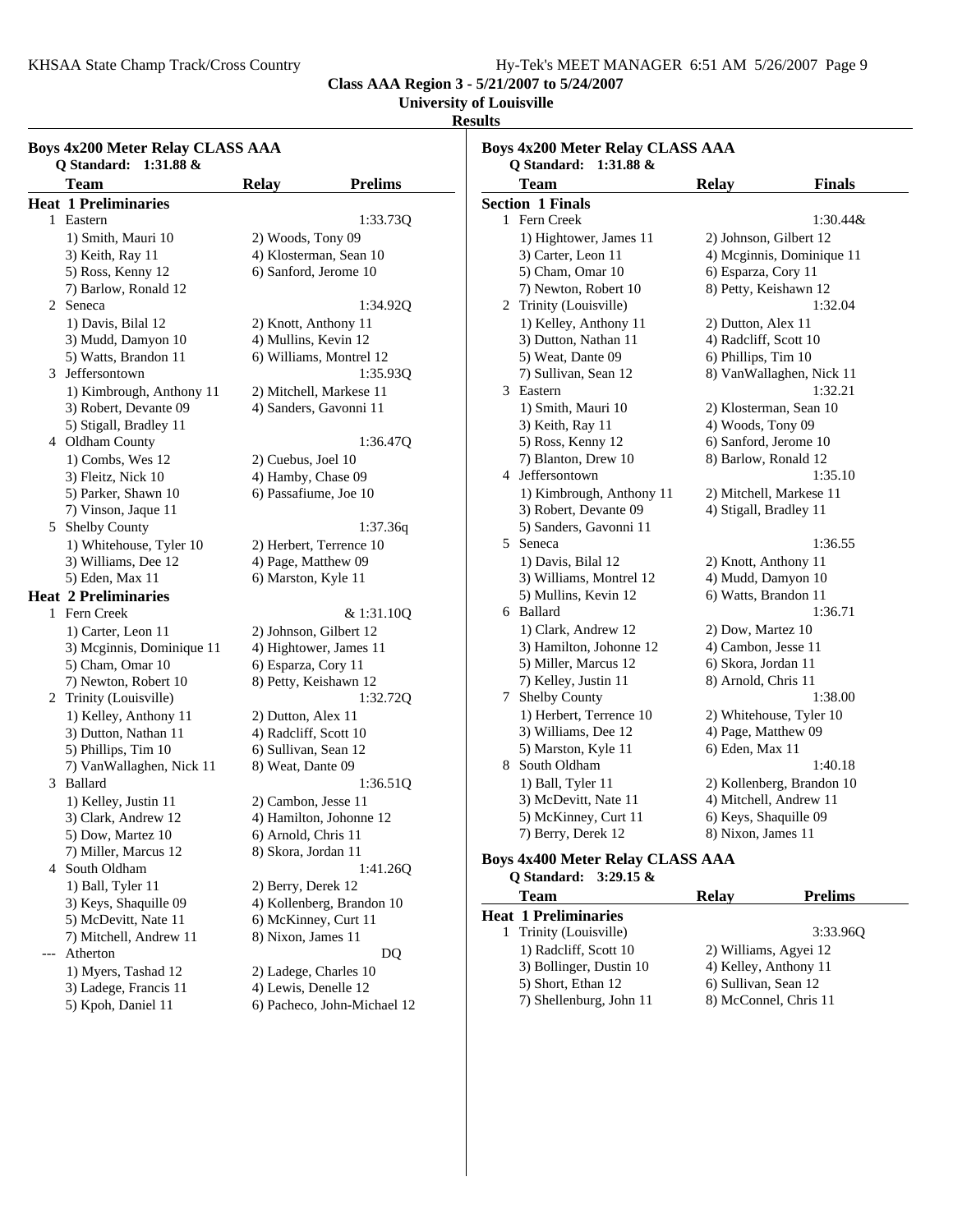2 8:13.74& Trinity (Louisville) 1) Flinchum, Dane 10 2) Flaugher, Andy 11 3) Noel, Thomas 12 4) Short, Ethan 12<br>5) Darrow, Sean 12 6) Dahlem, Robert

7) Hancock, Brian 10

6) Dahlem, Robert 11<br>8) Stewart, Zach 10

**Class AAA Region 3 - 5/21/2007 to 5/24/2007**

# **University of Louisville**

### **Results**

|   | Heat 1 Preliminaries  (Boys 4x400 Meter Relay CLASS AAA) |                                | 3:26.00&<br>2 Eastern                   |                             |  |
|---|----------------------------------------------------------|--------------------------------|-----------------------------------------|-----------------------------|--|
|   | Team                                                     | <b>Prelims</b><br><b>Relay</b> | 1) Barlow, Ronald 12                    | 2) Cowherd, Devon 12        |  |
|   | 2 Eastern                                                | 3:37.29Q                       | 3) Klosterman, Sean 10                  | 4) Woods, Tony 09           |  |
|   | 1) Sanford, Jerome 10                                    | 2) Cowherd, Devon 12           | 5) Sanford, Jerome 10                   | 6) Keith, Ray 11            |  |
|   | 3) Blanton, Drew 10                                      | 4) Woods, Tony 09              | 7) Blanton, Drew 10                     | 8) Hirsbrunner, Chris 12    |  |
|   | 5) Barlow, Ronald 12                                     | 6) Keith, Ray 11               | 3 Southern                              | 3:29.42                     |  |
|   | 7) Klosterman, Sean 10                                   | 8) Hirsbrunner, Chris 12       | 1) Smith, Travis 12                     | 2) Prucein, Jean 12         |  |
|   | 3 Shelby County                                          | 3:41.75Q                       | 3) Tambo, Sabiri 12                     | 4) Briggs, Detrick 12       |  |
|   | 1) Eden, Max 11                                          | 2) Pernell, Jonathan 10        | 5) Ferguson, Calvin 10                  | 6) Noe, Robert 11           |  |
|   | 3) Whitehouse, Tyler 10                                  | 4) Zaremba, Alec 10            | 7) Thomas, Maurice 10                   | 8) Mcdade, Joey 11          |  |
|   | 5) Page, Matthew 09                                      | 6) Marston, Kyle 11            | 4 Trinity (Louisville)                  | 3:29.88                     |  |
|   | 4 Ballard                                                | 3:48.96Q                       | 1) Radcliff, Scott 10                   | 2) Williams, Agyei 12       |  |
|   | 1) Clark, Andrew 12                                      | 2) Dow, Martez 10              | 3) Bollinger, Dustin 10                 | 4) Kelley, Anthony 11       |  |
|   | 3) Kelley, Justin 11                                     | 4) Skora, Jordan 11            | 5) Short, Ethan 12                      | 6) Sullivan, Sean 12        |  |
|   | 5) Zuniga, Gilbert 11                                    | 6) Hamilton, Johonne 12        | 7) Shellenburg, John 11                 | 8) McConnel, Chris 11       |  |
|   | 7) Cambon, Jesse 11                                      |                                | 5 Jeffersontown                         | 3:34.48                     |  |
|   | 5 Jeffersontown                                          | 3:50.02q                       | 1) Stigall, Bradley 11                  | 2) Robert, Devante 09       |  |
|   | 1) Stigall, Bradley 11                                   | 2) Robert, Devante 09          | 3) Mitchell, Markese 11                 | 4) Maple, Joseph 10         |  |
|   | 3) Mitchell, Markese 11                                  | 4) Baxter, Christopher 11      | 5) Brooks, Jose 12                      | 6) Baxter, Christopher 11   |  |
|   | 5) Brooks, Jose 12                                       | 6) Maple, Joseph 10            | 6 Shelby County                         | 3:34.98                     |  |
|   | <b>Heat 2 Preliminaries</b>                              |                                | 1) Eden, Max 11                         | 2) Pernell, Jonathan 10     |  |
|   | 1 Fern Creek                                             | & 3:28.75Q                     | 3) Whitehouse, Tyler 10                 | 4) Marston, Kyle 11         |  |
|   | 1) Hightower, James 11                                   | 2) Johnson, Gilbert 12         | 5) Page, Matthew 09                     | 6) Zaremba, Alec 10         |  |
|   | 3) Carter, Leon 11                                       | 4) Mcginnis, Dominique 11      | 7 Atherton                              | 3:37.34                     |  |
|   | 5) Esparza, Cory 11                                      | 6) Carter, Mark 12             | 1) Kpoh, Daniel 11                      | 2) Ladege, Francis 11       |  |
|   | 7) Newton, Robert 10                                     | 8) Petty, Keishawn 12          | 3) Myers, Tashad 12                     | 4) Pacheco, John-Michael 12 |  |
|   | 2 Southern                                               | 3:37.59Q                       | 5) Ladege, Charles 10                   | 6) Lewis, Denelle 12        |  |
|   | 1) Smith, Travis 12                                      | 2) Prucein, Jean 12            | 7) Cloud, Marcus 09                     | 8) Barker, Mackintosh 10    |  |
|   | 3) Noe, Robert 11                                        | 4) Briggs, Detrick 12          | 8 Ballard                               | 3:37.37                     |  |
|   | 5) Ferguson, Calvin 10                                   | 6) Tambo, Sabiri 12            | 1) Clark, Andrew 12                     | 2) Zuniga, Gilbert 11       |  |
|   | 7) Thomas, Maurice 10                                    | 8) Mcdade, Joey 11             | 3) Kelley, Justin 11                    | 4) Skora, Jordan 11         |  |
| 3 | South Oldham                                             | 3:40.64Q                       | 5) Dow, Martez 10                       | 6) Hamilton, Johonne 12     |  |
|   | 1) Berry, Derek 12                                       | $2)$ Law, Jacob 10             | 7) Cambon, Jesse 11                     |                             |  |
|   | 3) Naseman, Phillip 12                                   | 4) Cromarty, Chance 11         | 9 South Oldham                          | 3:39.40                     |  |
|   | 5) Keys, Shaquille 09                                    | 6) Palsha, Matt 10             | 1) Berry, Derek 12                      | 2) Law, Jacob 10            |  |
|   | 4 Atherton                                               | 3:40.88Q                       | 3) Naseman, Phillip 12                  | 4) Cromarty, Chance 11      |  |
|   | 1) Kpoh, Daniel 11                                       | 2) Ladege, Francis 11          | 5) Keys, Shaquille 09                   | 6) Palsha, Matt 10          |  |
|   | 3) Myers, Tashad 12                                      | 4) Pacheco, John-Michael 12    | <b>Boys 4x800 Meter Relay CLASS AAA</b> |                             |  |
|   | 5) Ladege, Charles 10                                    | 6) Lewis, Denelle 12           | Q Standard: 8:17.49 &                   |                             |  |
|   | 7) Cloud, Marcus 09                                      | 8) Barker, Mackintosh 10       | <b>Team</b>                             | Relay<br><b>Finals</b>      |  |
|   | 5 Oldham County                                          | 3:51.59                        | Section 1                               |                             |  |
|   | 1) Cuebus, Joel 10                                       | 2) Mallek, Joe 10              | 1 South Oldham                          | $8:13.21$ &                 |  |
|   | 3) Stephens, Josh 12                                     | 4) Fleitz, Nick 10             | 1) Berry, Derek 12                      | 2) Cromarty, Chance 11      |  |
|   | 5) Hamby, Chase 09                                       | 6) Vinson, Jaque 11            | 3) Law, Jacob 10                        | 4) Naseman, Phillip 12      |  |
|   | 7) Schaftin, Lucas 11                                    | 8) Haselton, Daniel 10         | 5) Palsha, Matt 10                      | 6) Catalano, Thomas 09      |  |
|   | <b>Boys 4x400 Meter Relay CLASS AAA</b>                  |                                | 7) Berry, Jason 09                      |                             |  |
|   |                                                          |                                |                                         |                             |  |

#### **Boys 4x400 Meter Relay CLASS AAA Q Standard: 3:29.15 &**

| Team                    | Relay                     | <b>Finals</b> |  |
|-------------------------|---------------------------|---------------|--|
| <b>Section 1 Finals</b> |                           |               |  |
| 1 Fern Creek            |                           | $3:25.21\&$   |  |
| 1) Carter, Mark 12      | 2) Johnson, Gilbert 12    |               |  |
| 3) Carter, Leon 11      | 4) Mcginnis, Dominique 11 |               |  |
| 5) Esparza, Cory 11     | 6) Hightower, James 11    |               |  |
| 7) Newton, Robert 10    | 8) Petty, Keishawn 12     |               |  |
|                         |                           |               |  |